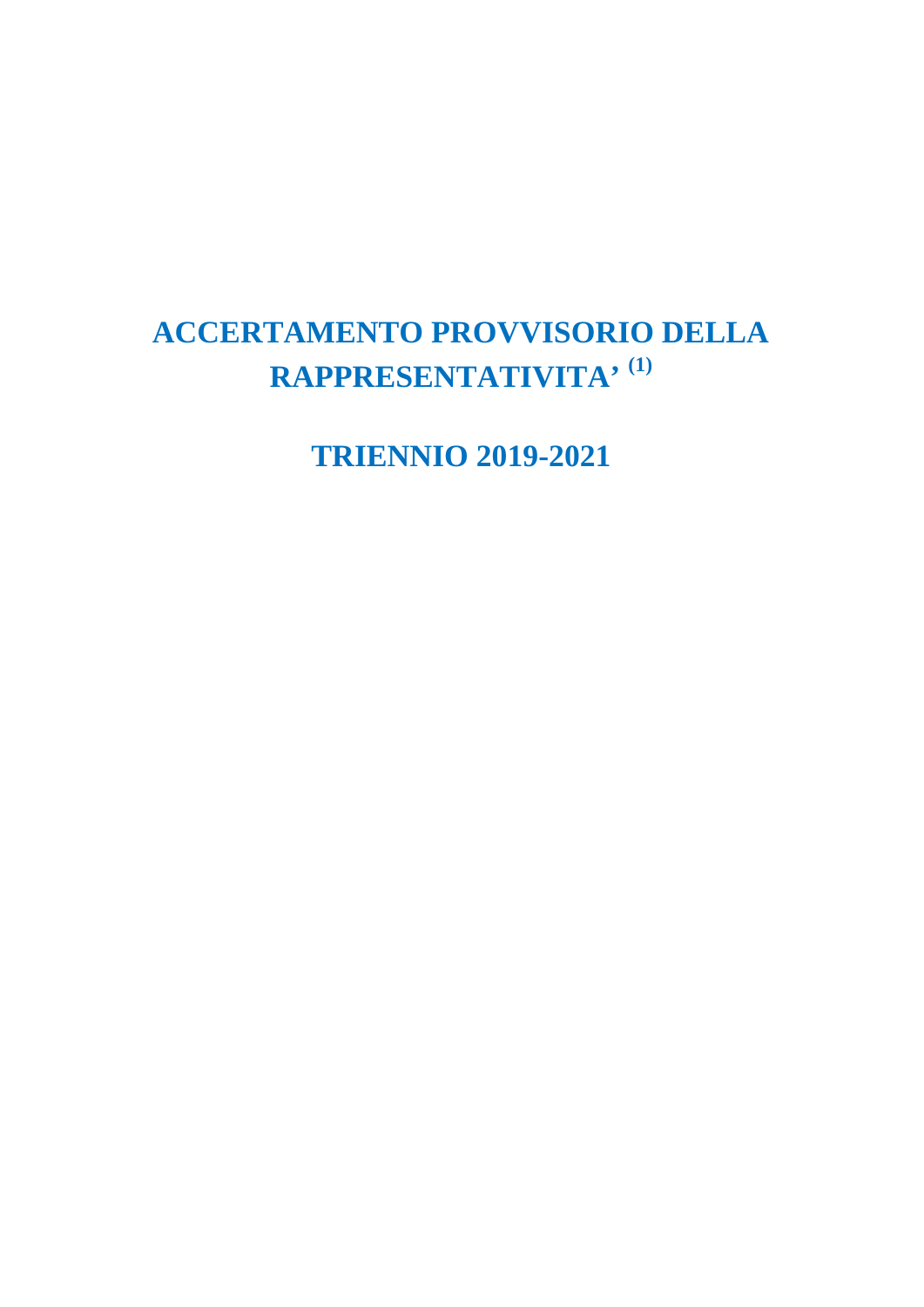#### **ORGANIZZAZIONE SINDACALE DELEGHE % VOTI % MEDIA CONF. CISL FP 25.287 24,86% 41.210 21,77% 23,31% CISL FP CGIL 19.706 19,37% 39.910 21,08% 20,23% CGIL UIL PA 19.277 18,95% 35.653 18,83% 18,89% UIL CONFSAL UNSA 12.636 12,42% 22.480 11,87% 12,15% CONFSAL FLP 8.091 7,95% 16.317 8,62% 8,29% CGS USB PI 6.648 6,54% 18.336 9,69% 8,11% USB CONFINTESA FP 7.555 7,43% 11.688 6,17% 6,80% CONFINTESA**  $\overline{^{(2)}}$  F.S.I./FSI-USAE NON ATTRIBUIBILE IN APPLICAZIONE DEL CRITERIO 16 232 0,23% 0,00% (3)FSI‐USAE 510 0,27% DIRPUBBLICA 271 0,27% 354 0,19% 0,23% FEDERAZIONE NAZIONALE UGL FUNZIONE PUBBLICA  $178$  0,17% 392 0,21% 0,19% FPM 190 0,19% 273 0,14% 0,17% CISL FSUR 560 0,30% 0,15% DIRSTAT 292 0,29% 0,00% 0,14% ADL COBAS 2001 2002 2003 2004 2015 2016 2017 2018 2019 2017 2018 2019 2017 2018 2019 2017 2018 2019 2019 2017 20  $COSP$  200 0,20% 95 0,05% 0,12% COBAS PI 42 0,04% 353 0,19% 0,11% SGB 53 0,05% 266 0,14% 0,10% FEDERAZIONE UIL SCUOLA RUA 241 0.13% 0.06% UNADIS 112 0,11% 0,00% 0,06% FLC CGIL 114 0,06% 0,03% ASGB 47 0,05% 20 0,01% 0,03% CMS 60,02% 0,02% 0,02% 0,02% 0,02% 0,02% 0,02% SNAPRECOM 47 0,05% 0,00% 0,02% SNALS CONFSAL 43 0,04% 5 0,00% 0,02% CEUQ - FUNZIONE PUBBLICA and a state of the state of the state of the state of the state of the state of the state of the state of the state of the state of the state of the state of the state of the state of the state of  $CDA FC$   $36$   $0,04\%$   $0,00\%$   $0,02\%$ FEDERAZIONE GILDA UNAMS 26 0,03% 18 0,01% 0,02%  $\sim$  SI COBAS 0,02% 0,02% UNAEP 32 0,03% 0,00% 0,02% CUB PI 8  $0.01\%$  31  $0.02\%$  0,01% ASIA 22 0,02% 0,00% 0,01% FIALP CISAL 19 0,02% 0,00% 0,01% FLEPAR 19 0,02% 0,00% 0,01%  $\rm ANSUDI$  17  $\rm 0,02\%$  0,00% 0,01% CISNA 30 0,02% 0,01% ABC ‐ ASS. BENI CULTURALI 16 0,02% 0,00% 0,01% ANIEF 2001 2001 2002 2003 2004 2005 2006 2007 2008 2009 2014 2014 2014 2014 2014 2014 2014 2015 2016 2017 2017 SAVT 6 0,01% 14 0,01% 0,01% NURSIND  $13 \t 0.01\%$  0,00% 0,01%  $\text{SINAPPE}$  0,01% 0,00% 0,01% CISAL FPC 10 10 10 0,01% 0,00% 0,00% 0,00%  $\text{CONF}(\text{CONFIAL} \quad \text{S/N} \quad \text{S/N} \quad \text{S/N} \quad \text{S/N} \quad \text{S/N} \quad \text{S/N} \quad \text{S/N} \quad \text{S/N} \quad \text{S/N} \quad \text{S/N} \quad \text{S/N} \quad \text{S/N} \quad \text{S/N} \quad \text{S/N} \quad \text{S/N} \quad \text{S/N} \quad \text{S/N} \quad \text{S/N} \quad \text{S/N} \quad \text{S/N} \quad \text{S/N} \quad \text{S/N} \quad \text{S/N} \quad \text{S/N} \quad \text{S/N} \quad \text{S/N$  $\text{SAPPE}$  , and the contract of the contract of the contract of the contract of the contract of the contract of the contract of the contract of the contract of the contract of the contract of the contract of the contract  $\text{SINALP} \quad \text{S} \quad \text{S} \quad \text{O},01\% \quad \text{O},00\% \quad \text{O},00\%$ ASIA PI 14 0,01% 0,00% USPPI 7 0,01% 0,00% 0,00% SAB SINDACATO AUTONOMO DI BASE 13 0,01% 0,00% ANIPA 5 0,00% 0,00% 0,00% FISASP 5 0,00% 0,00% 0,00% FSA 5 0,00% 0,00% 0,00% LAB 5 0,00% 0,00% 0,00% SI 5 0,00% 0,00% 0,00% SIULP 5 0,00% 0,00% 0,00% USPP 5 0,00% 0,00% 0,00% SINCOBAS 9 0,00% 0,00%  $A\rightarrow A\rightarrow A\rightarrow 0,00\%$  0,00% 0,00% 0,00% SINDACAL 4 0,00% 0,00% 0,00%  $\text{ANVIS} \quad \text{ADR} \quad \text{ADR} \quad \text{ADR} \quad \text{ADR} \quad \text{ADR} \quad \text{ADR} \quad \text{ADR} \quad \text{ADR} \quad \text{ADR} \quad \text{ADR} \quad \text{ADR} \quad \text{ADR} \quad \text{ADR} \quad \text{ADR} \quad \text{ADR} \quad \text{ADR} \quad \text{ADR} \quad \text{ADR} \quad \text{ADR} \quad \text{ADR} \quad \text{ADR} \quad \text{ADR} \quad \text{ADR} \quad \text{ADR} \quad \text{ADR} \quad \text{ADR} \quad \text{AD$ ISA 3 0,00% 0,00% 0,00% OSAPP 3 0,00% 0,00% 0,00% **COMPARTO FUNZIONI CENTRALI** 0,25% (4)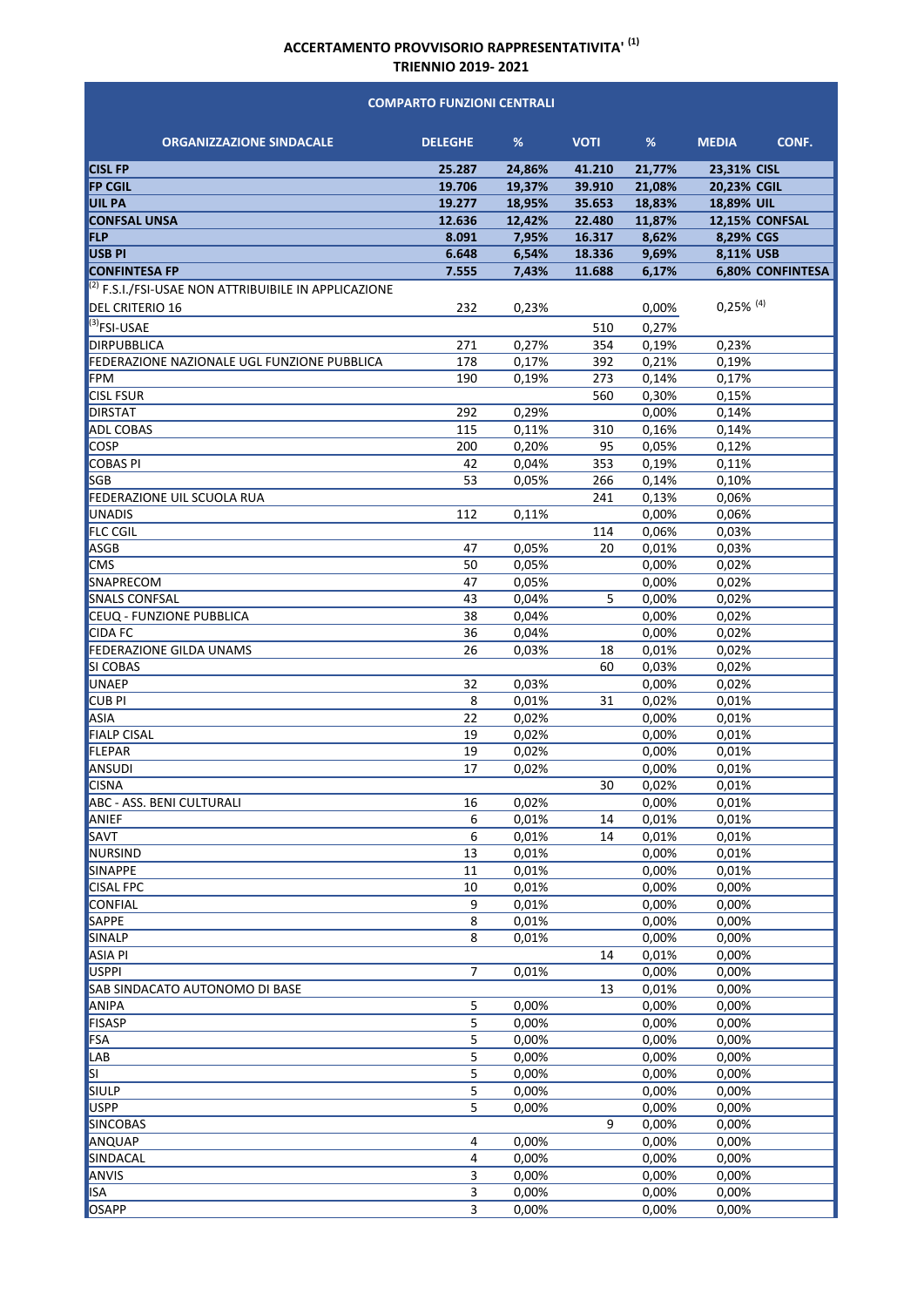#### **ORGANIZZAZIONE SINDACALE DELEGHE % VOTI % MEDIA CONF. COMPARTO FUNZIONI CENTRALI**  $RDB$  8  $RDB$  8  $RDB$  8  $0,00\%$  8  $0,00\%$  0,00% 0,00% 0,00% 0,00% 0,00% 0,00% 0,00% 0,00% 0,00% 0,00% 0,00% 0,00% 0,00% 0,00% 0,00% 0,00% 0,00% 0,00% 0,00% 0,00% 0,00 % 0,00 % 0,00 % 0,00 % 0,00 % 0,00 % 0,00 % 0,00 % 0,00 SIPRE 3 0,00% 0,00% 0,00%  $SNALV$  3 0,00% 0,00% 0,00% 0,00%  $\text{SNF}$  3 0,00% 0,00% 0,00% 0,00%  $\text{CONF}\ \text{E}$  2 0,00% 0,00% 0,00% 0,00% ertigment and the EU of OSS and CONFSAL VIGILI DEL FUOCO 1999 1000 1000 2 2 2 2 2 0,00% 0,000 0,00% 0,00% 0,00%<br>
2 2 0,00% 0,00% 0,00% 0,00% 0,00% 0,000 0,000 0,000 0,000 0,000 0,000 0,000 0,000 0,000 0,000 0,000 0,000 0,0 FSP - FEDERAZIONE SINDACATI PENITENZIARI 2 ORMA 2 0,00% 0,00% 0,00%  $\mathsf{SAP} \hspace{1.5cm} 2 \hspace{1.5cm} 0,00\% \hspace{1.5cm} 0,00\% \hspace{1.5cm} 0,00\% \hspace{1.5cm} 0,00\%$  $\text{SINDD} \quad 2 \quad 0.00\% \quad 0.00\% \quad 0.00\%$ AMENIF IP 1 0,00% 0,00% 0,00%  $AP = 1$   $0.00\%$   $0.00\%$   $0.00\%$   $0.00\%$  $AP$  and  $P$   $1$   $0.00\%$   $0.00\%$   $0.00\%$   $0.00\%$ ASA 1 0,00% 0,00% 0,00%  $1 \t 0.00\%$  0,00% 0,00% 0,00% CISAL 1 0,00% 0,00% 0,00% CIU ‐ CONF ITALIANA UNIONQUADRI 1 0,00% 0,00% 0,00%  $\text{CLAS}$  and the contract of the contract of the contract of the contract of the contract of the contract of the contract of the contract of the contract of the contract of the contract of the contract of the contract of COBAS SCUOLA 1 0,00% 0,00% 0,00%  $\rm{COSNIL}$   $\rm{COSNIL}$   $\rm{0.00\%}$   $\rm{0.00\%}$   $\rm{0.00\%}$   $\rm{0.00\%}$ FENAS 1 0,00% 0,00% 0,00% LABOR 1 0,00% 0,00% 0,00% SADP 1 0,00% 0,00% 0,00% SIDIPE 1 0,00% 0,00% 0,00% SPIF 1 0,00% 0,00% 0,00%  $SPP$  0,00% 0,00% 0,00% 0,00% 0,00% 0,00% 0,00% 0,00% 0,00% 0,00% 0,00% 0,00% 0,00% 0,00% 0,00% 0,00% 0,00% 0,00% 0,00% 0,00% 0,00% 0,00% 0,00 % 0,00 % 0,00 % 0,00 % 0,00 % 0,00 % 0,00 % 0,00 % 0,00 % 0,00 % 0,00 % 0,00 % UNICOBAS SCUOLA E UNIVERSITA' 
and the contract of the contract of the contract of the contract of the contract of the contract of the contract of the contract of the contract of the contract of the contract of the contrac USI AIT  $1 \t 0.00\%$  0,00% 0,00% 0,00% USI AIT ENTI LOCALI 2000 NOVEMBER 2000 NOVEMBER 2000 NOVEMBER 2000 NOVEMBER 2000 NOVEMBER 2000 NOVEMBER 2000 NO Deleghe/voti non attribuibili 6 0,01% 28 0,01% 0,01% Deleghe di valore inferiore al 50% media di settore 236 0,23% 0,00% 0,12% **TOTALE 101.719 100,00% 189.319 100,00% 100,00%**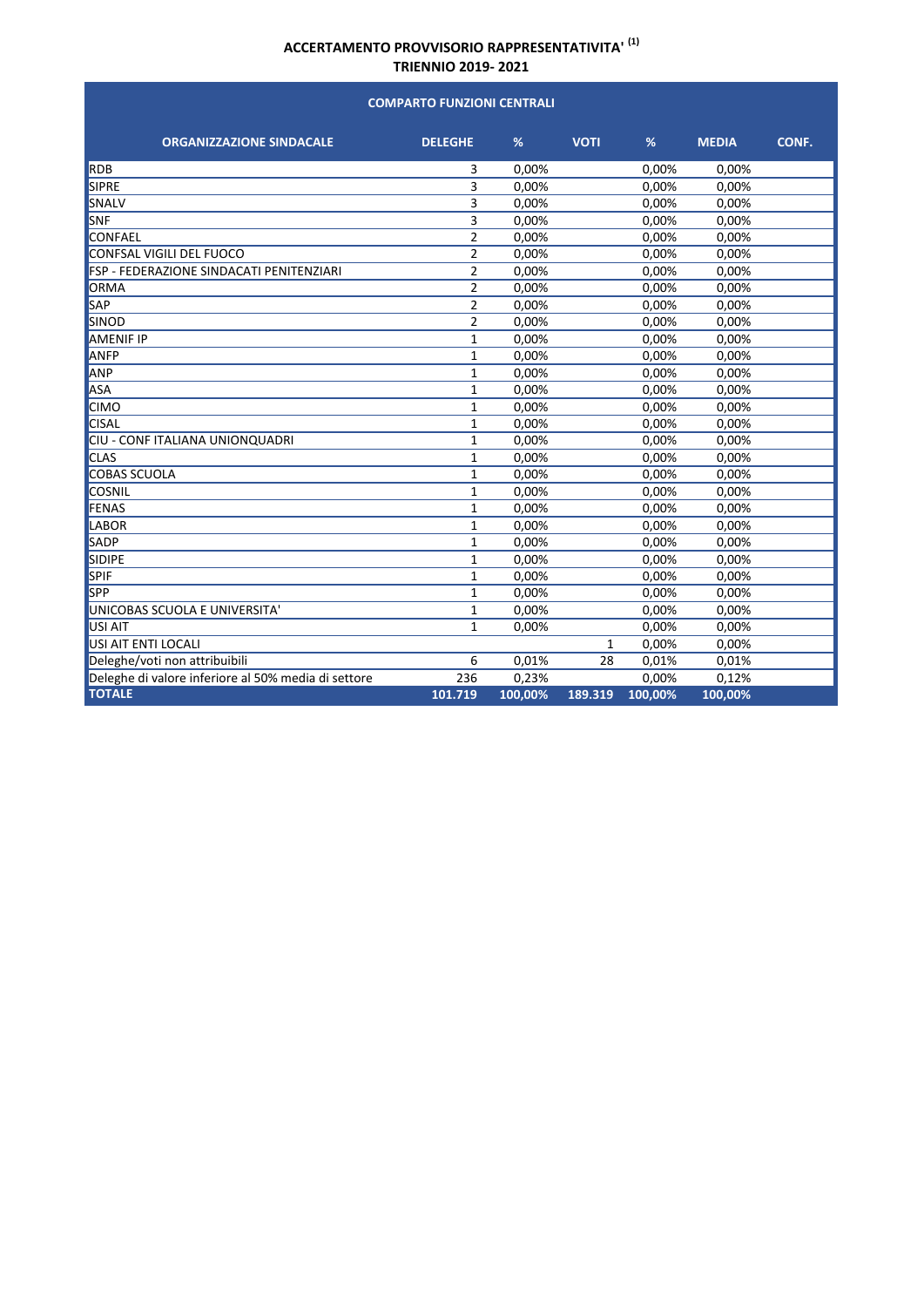#### **COMPARTO FUNZIONI LOCALI**

| <b>ORGANIZZAZIONE SINDACALE</b>                            | <b>DELEGHE</b>          | %              | <b>VOTI</b> | %              | CONF.<br><b>MEDIA</b> |
|------------------------------------------------------------|-------------------------|----------------|-------------|----------------|-----------------------|
| <b>FP CGIL</b>                                             | 58.578                  | 34,39%         | 123.895     | 35,23%         | 34,81% CGIL           |
| <b>CISL FP</b>                                             | 46.701                  | 27,42%         | 98.205      | 27,93%         | 27,67% CISL           |
| <b>UIL FPL</b>                                             | 30.236                  | 17,75%         | 65.821      | 18,72%         | 18,23% UIL            |
| <b>CSA REGIONI AUTONOMIE LOCALI</b>                        | 14.285                  | 8,39%          | 27.401      | 7,79%          | <b>8,09% CISAL</b>    |
| DICCAP DIPARTIMENTO AUTONOMIE LOCALI E                     |                         |                |             |                |                       |
| POLIZIE LOCALI                                             | 6.431                   | 3,78%          | 13.349      | 3,80%          | 3,79%                 |
| <b>USB PI</b>                                              | 3.740                   | 2,20%          | 9.579       | 2,72%          | 2.46%                 |
| UGL FED. NAZIONALE DELLE AUTONOMIE                         | 815                     | 0,48%          | 2.395       | 0,68%          | 0,58%                 |
| SGB                                                        | 386                     | 0,23%          | 2.051       | 0,58%          | 0,40%                 |
| <b>CUB PI</b>                                              | 784                     | 0,46%          | 1.130       | 0,32%          | 0,39%                 |
| <b>COBAS PI</b>                                            | 321                     | 0,19%          | 2.024       | 0,58%          | 0,38%                 |
| <b>SILPOL</b>                                              | 359                     | 0,21%          | 736         | 0,21%          | 0,21%                 |
| <b>CONFSAL FENAL</b>                                       | 254                     | 0,15%          | 928         | 0,26%          | 0,21%                 |
| MGL REGIONI E AUTONOMIE LOCALI                             | 30                      | 0,02%          | 698         | 0,20%          | 0,11%                 |
| SNALV                                                      | 148                     | 0,09%          | 404         | 0,11%          | 0,10%                 |
| <b>UNAEP</b>                                               | 298                     | 0,17%          |             | 0,00%          | 0,09%                 |
| <b>ADL VARESE</b>                                          | 159                     | 0,09%          | 280         | 0,08%          | 0,09%                 |
| <b>ADL COBAS</b>                                           | 107                     | 0,06%          | 189         | 0,05%          | 0,06%                 |
| <b>SIAL COBAS</b>                                          | 57                      | 0,03%          | 290         | 0,08%          | 0,06%                 |
| ADI - AUTONOMIA DEMOCRAZIA INSIEME                         | 72                      | 0,04%          | 250         | 0,07%          | 0,06%                 |
| USI AIT                                                    | 161                     | 0,09%          |             | 0,00%          | 0,05%                 |
| <b>FEDIRETS</b><br>ORMA                                    | 127<br>48               | 0,07%          | 69<br>213   | 0,02%<br>0,06% | 0,05%<br>0,04%        |
| CONFAIL AUTONOMIE LOCALI                                   | 79                      | 0,03%          | 134         | 0,04%          | 0,04%                 |
| FLP                                                        | 122                     | 0,05%<br>0,07% | 43          | 0,01%          | 0,04%                 |
| <b>SULPM</b>                                               | 140                     | 0,08%          |             | 0,00%          | 0,04%                 |
| <b>CONFIAL</b>                                             | 125                     | 0,07%          |             | 0,00%          | 0,04%                 |
| FENADIP                                                    | 60                      | 0,04%          | 121         | 0,03%          | 0,03%                 |
| <b>SUL</b>                                                 | 47                      | 0,03%          | 132         | 0,04%          | 0,03%                 |
| <b>SNALS CONFSAL</b>                                       | 99                      | 0,06%          |             | 0,00%          | 0,03%                 |
| <b>SLAI COBAS</b>                                          | 4                       | 0,00%          | 182         | 0,05%          | 0,03%                 |
| NURSIND                                                    | 80                      | 0,05%          | 19          | 0,01%          | 0,03%                 |
| <b>ASBEL CNL</b>                                           | 22                      | 0,01%          | 136         | 0,04%          | 0,03%                 |
| <b>LIPOL</b>                                               | 72                      | 0,04%          | 32          | 0,01%          | 0,03%                 |
| <b>FIALS</b>                                               | 67                      | 0,04%          | 22          | 0,01%          | 0,02%                 |
| <b>FIALC FP</b>                                            | 27                      | 0,02%          | 100         | 0,03%          | 0,02%                 |
| <b>NURSING UP</b>                                          | 61                      | 0,04%          | 26          | 0,01%          | 0,02%                 |
| SNAVU. 2.0                                                 |                         | 0,00%          | 135         | 0,04%          | 0,02%                 |
| <b>ASL</b>                                                 | 34                      | 0,02%          | 59          | 0,02%          | 0,02%                 |
| FEDERAZIONE NAZIONALE UGL FUNZIONE PUBBLICA                |                         | 0,00%          | 128         | 0.04%          | 0,02%                 |
| <b>ALBA</b>                                                | 13                      | 0,01%          | 83          | 0,02%          | 0,02%                 |
| CONFINTESA AUTONOMIE                                       | 48                      | 0,03%          |             | 0,00%          | 0,01%                 |
| $ ^{(2)}$ F.S.I./FSI-USAE NON ATTRIBUIBILE IN APPLICAZIONE |                         |                |             |                |                       |
|                                                            |                         |                |             |                |                       |
| DEL CRITERIO 16<br><b>SULPI</b>                            | 45                      | 0,03%<br>0.00% | 90          | 0,00%<br>0,03% | 0,01%<br>0,01%        |
| SINALP                                                     | 14                      | 0,01%          | 59          | 0,02%          | 0,01%                 |
| <b>SDCV</b>                                                | 37                      | 0,02%          |             | 0,00%          | 0,01%                 |
| SOGGETTO GIURIDICO                                         | 25                      | 0,01%          | 12          | 0,00%          | 0,01%                 |
| SNAOPLI                                                    | $\overline{29}$         | 0,02%          |             | 0,00%          | 0,01%                 |
| USPPI CUSPEL                                               | 27                      | 0,02%          |             | 0,00%          | 0,01%                 |
| <b>CISAL FPC</b>                                           | 25                      | 0,01%          |             | 0,00%          | 0,01%                 |
| SINDACATO LIBERO                                           | 23                      | 0,01%          |             | 0,00%          | 0,01%                 |
| <b>FIADEL</b>                                              | 22                      | 0,01%          |             | 0,00%          | 0,01%                 |
| <b>ANAAO ASSOMED</b>                                       | 21                      | 0,01%          |             | 0,00%          | 0,01%                 |
| <b>SUNAS</b>                                               | 20                      | 0,01%          |             | 0,00%          | 0,01%                 |
| SI COBAS                                                   | 19                      | 0,01%          |             | 0,00%          | 0,01%                 |
| <b>CIU</b>                                                 | 17                      | 0,01%          |             | 0,00%          | 0,00%                 |
| <b>ISA</b>                                                 | $\overline{2}$          | 0,00%          | 28          | 0,01%          | 0,00%                 |
| USI AIT ENTI LOCALI                                        |                         | 0,00%          | 32          | 0,01%          | 0,00%                 |
| <b>CIDA ENTI LOCALI</b>                                    | $\overline{5}$          | 0,00%          | 20          | 0,01%          | 0,00%                 |
| LAS                                                        | $\overline{\mathbf{4}}$ | 0,00%          | 22          | 0,01%          | 0,00%                 |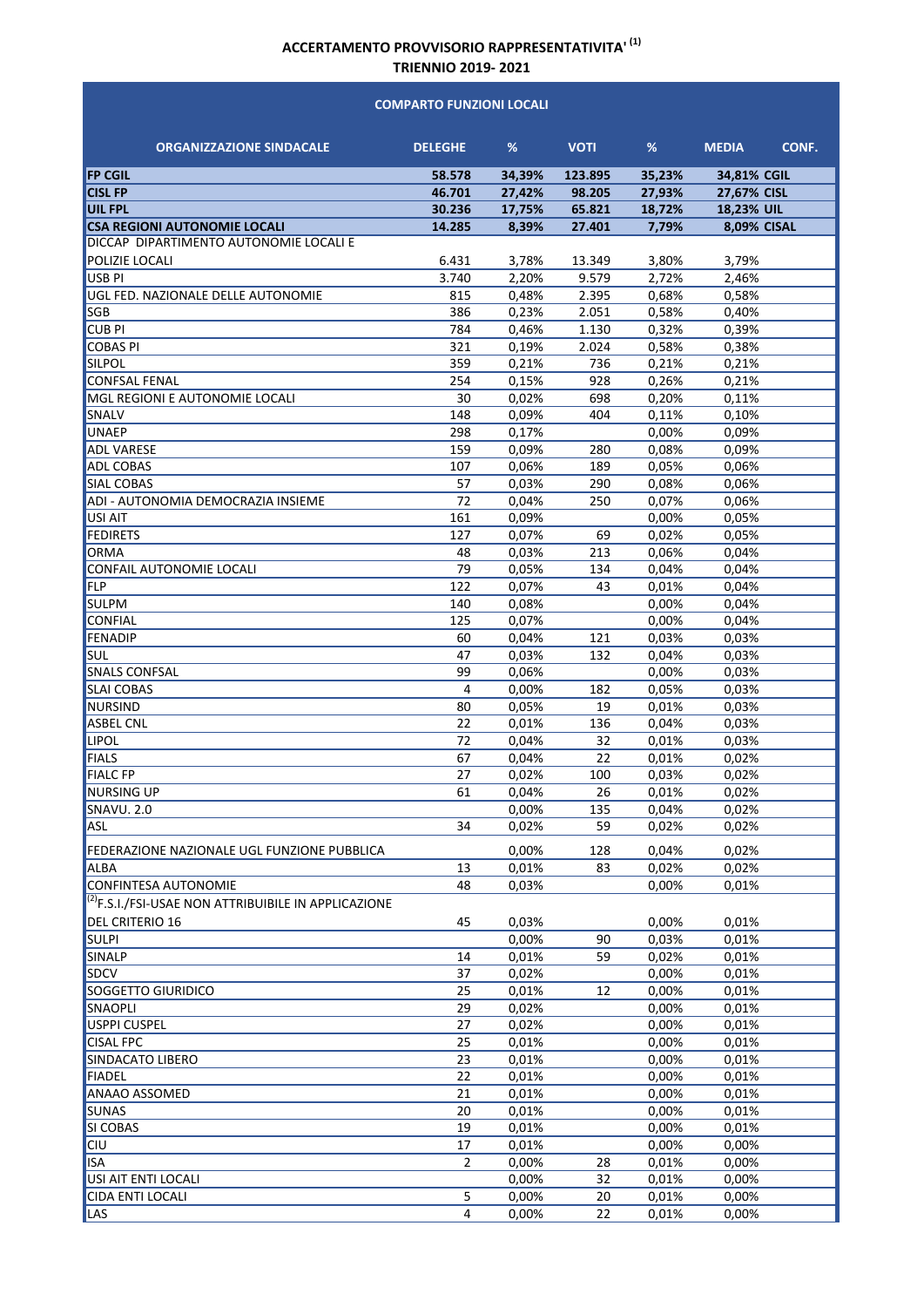#### **COMPARTO FUNZIONI LOCALI**

| <b>ORGANIZZAZIONE SINDACALE</b>             | <b>DELEGHE</b>          | %              | <b>VOTI</b> | %              | <b>MEDIA</b>   | CONF. |
|---------------------------------------------|-------------------------|----------------|-------------|----------------|----------------|-------|
| <b>CISAS</b>                                | 14                      | 0,01%          |             | 0,00%          | 0,00%          |       |
| MO.S.E.L. (MOVIMENTO SINDACALE ENTI LOCALI) |                         | 0,00%          | 27          | 0,01%          | 0,00%          |       |
| <b>CSEL</b>                                 | 13                      | 0,01%          |             | 0,00%          | 0,00%          |       |
| LAB                                         | 5                       | 0,00%          | 16          | 0,00%          | 0,00%          |       |
| <b>FILDI</b>                                | 11                      | 0,01%          |             | 0,00%          | 0,00%          |       |
| <b>CISNA</b>                                |                         | 0,00%          | 21          | 0,01%          | 0,00%          |       |
| <b>FESICA</b>                               | 8                       | 0,00%          |             | 0,00%          | 0,00%          |       |
| <b>DIRPUBBLICA</b>                          | 4                       | 0,00%          | 8           | 0,00%          | 0,00%          |       |
| <b>ANIPA</b>                                | 7                       | 0,00%          |             | 0,00%          | 0,00%          |       |
| <b>SAD ARSSA</b>                            | $\overline{7}$          | 0,00%          |             | 0,00%          | 0,00%          |       |
| UPS-EL                                      | 7                       | 0.00%          |             | 0,00%          | 0,00%          |       |
| <b>USIS</b>                                 |                         | 0,00%          | 14          | 0,00%          | 0,00%          |       |
| <b>UDL SNAIPOL</b>                          | 1                       | 0,00%          | 11          | 0,00%          | 0,00%          |       |
| <b>AL COBAS</b>                             | 6                       | 0,00%          |             | 0,00%          | 0,00%          |       |
| <b>CONFSAL UNSA</b>                         | 6                       | 0,00%          |             | 0,00%          | 0,00%          |       |
| <b>FLAICA UNITI</b>                         | 6                       | 0,00%          |             | 0,00%          | 0,00%          |       |
| OSPOL                                       | 6                       | 0.00%          |             | 0,00%          | 0,00%          |       |
| <b>UNIONQUADRI</b>                          | 6                       | 0,00%          |             | 0,00%          | 0,00%          |       |
| <b>SLS</b>                                  | 5                       | 0,00%          |             | 0,00%          | 0,00%          |       |
| <b>UDS ENTI LOCALI</b>                      | 5                       | 0,00%          |             | 0,00%          | 0,00%          |       |
| <b>CISAL ENTI LOCALI</b>                    |                         | 0,00%          | 10          | 0,00%          | 0,00%          |       |
| ALI                                         | 4                       | 0,00%          |             | 0,00%          | 0,00%          |       |
| ALPIS F.V.G. - ZUJST F.V.G.                 | 4                       | 0,00%          |             | 0,00%          | 0,00%          |       |
| CONFAEL                                     | 4                       | 0,00%          |             | 0.00%          | 0,00%          |       |
| <b>CONFINTESA FP</b>                        | 4                       | 0,00%          |             | 0,00%          | 0,00%          |       |
| <b>FIADEL CONFLIAA</b>                      | 4                       | 0,00%          |             | 0,00%          | 0,00%          |       |
| <b>SPPL</b>                                 | 4                       | 0,00%          |             | 0,00%          | 0,00%          |       |
| ANTEL - ASSOCIAZIONE NAZIONALE TECNICI ENTI |                         |                |             |                |                |       |
| <b>LOCALI</b>                               | 3                       | 0,00%          |             | 0,00%          | 0,00%          |       |
| AUPI                                        | 3                       | 0,00%          |             | 0,00%          | 0,00%          |       |
| <b>CIB UNICOBAS</b>                         | 3                       | 0,00%          |             | 0,00%          | 0,00%          |       |
| <b>CILAS</b>                                | $\overline{\mathbf{3}}$ | 0,00%          |             | 0,00%          | 0,00%          |       |
| <b>CSS</b>                                  | 3                       | 0,00%          |             | 0,00%          | 0,00%          |       |
| <b>CUB SANITA' ITALIANA</b><br><b>FILAS</b> | 3                       | 0,00%          |             | 0,00%          | 0,00%          |       |
|                                             | 3                       | 0,00%          |             | 0,00%          | 0,00%          |       |
| SINADIR                                     | 3                       | 0,00%          |             | 0,00%          | 0.00%          |       |
| <b>SULPI</b>                                | 3<br>3                  | 0,00%          |             | 0,00%          | 0,00%          |       |
| <b>USLI</b><br><b>ALSSAP</b>                | $\overline{2}$          | 0,00%<br>0,00% |             | 0,00%<br>0,00% | 0,00%<br>0,00% |       |
| <b>ASIA</b>                                 | $\overline{2}$          |                |             | 0,00%          |                |       |
| <b>CESIL</b>                                | $\overline{2}$          | 0,00%<br>0,00% |             | 0,00%          | 0,00%<br>0,00% |       |
| <b>CONFAIL SCUOLA</b>                       | $\overline{2}$          | 0,00%          |             | 0,00%          | 0,00%          |       |
| <b>CSE SANITA'</b>                          | $\overline{\mathbf{c}}$ | 0,00%          |             | 0,00%          | 0,00%          |       |
| CUB SCUOLA UNIVERSITA' E RICERCA            | 2                       | 0,00%          |             | 0,00%          | 0,00%          |       |
| <b>FIALP CISAL</b>                          | $\overline{\mathbf{c}}$ | 0,00%          |             | 0,00%          | 0,00%          |       |
| SIADEL                                      | $\mathbf 2$             | 0,00%          |             | 0,00%          | 0,00%          |       |
| SIAPOL                                      | $\mathbf 2$             | 0,00%          |             | 0,00%          | 0,00%          |       |
| <b>SINPA</b>                                | $\overline{2}$          | 0,00%          |             | 0,00%          | 0,00%          |       |
| SNAVU                                       | $\mathbf 2$             | 0,00%          |             | 0,00%          | 0,00%          |       |
| <b>CASIS</b>                                | 1                       | 0,00%          |             | 0,00%          | 0,00%          |       |
| COBAS LAVORO PRIVATO                        | 1                       | 0,00%          |             | 0,00%          | 0,00%          |       |
| <b>COSP</b>                                 | $\mathbf{1}$            | 0,00%          |             | 0,00%          | 0,00%          |       |
| <b>DIRSTAT</b>                              | $\mathbf{1}$            | 0,00%          |             | 0,00%          | 0,00%          |       |
| <b>EUROSIL</b>                              | 1                       | 0,00%          |             | 0,00%          | 0,00%          |       |
| <b>FIADEL IA</b>                            | 1                       | 0,00%          |             | 0,00%          | 0,00%          |       |
| LABOR                                       | $\mathbf 1$             | 0,00%          |             | 0,00%          | 0,00%          |       |
| LAVORO E DIGNITA'                           | $\mathbf{1}$            | 0,00%          |             | 0,00%          | 0,00%          |       |
| <b>RDB</b>                                  | $\mathbf{1}$            | 0,00%          |             | 0,00%          | 0,00%          |       |
| SAM ORGANIZZAZIONI OPERAIE AUTONOME         | $\mathbf{1}$            | 0,00%          |             | 0,00%          | 0,00%          |       |
| <b>SDL INTERCATEGORIALE</b>                 | 1                       | 0,00%          |             | 0,00%          | 0,00%          |       |
| SEL                                         | $\mathbf{1}$            | 0,00%          |             | 0,00%          | 0,00%          |       |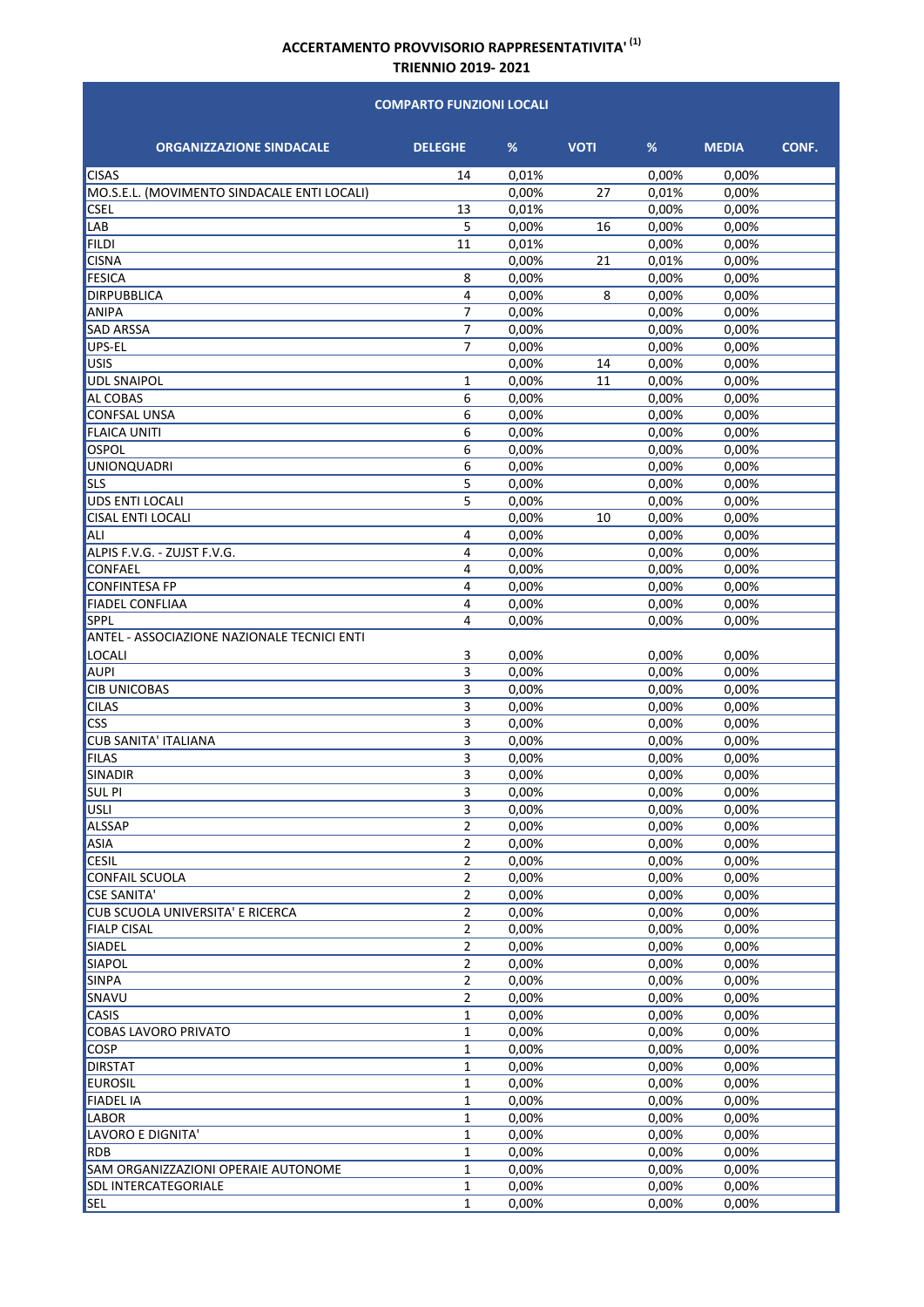#### **COMPARTO FUNZIONI LOCALI**

| <b>ORGANIZZAZIONE SINDACALE</b>                     | <b>DELEGHE</b> | %       | <b>VOTI</b> | %       | <b>MEDIA</b> | CONF. |
|-----------------------------------------------------|----------------|---------|-------------|---------|--------------|-------|
| SINALV                                              | 1              | 0,00%   |             | 0,00%   | 0,00%        |       |
| <b>SINOD</b>                                        |                | 0,00%   |             | 0,00%   | 0,00%        |       |
| <b>SISS</b>                                         |                | 0,00%   |             | 0,00%   | 0,00%        |       |
| <b>SIULP</b>                                        |                | 0,00%   |             | 0,00%   | 0,00%        |       |
| <b>SIULS</b>                                        |                | 0,00%   |             | 0,00%   | 0,00%        |       |
| <b>SNADIR</b>                                       | 1              | 0,00%   |             | 0,00%   | 0,00%        |       |
| <b>SPIF</b>                                         | 1              | 0,00%   |             | 0,00%   | 0,00%        |       |
| UNSLI                                               |                | 0,00%   |             | 0,00%   | 0,00%        |       |
| <b>CONFINTESA</b>                                   |                | 0,00%   | 2           | 0,00%   | 0,00%        |       |
| <b>SINAIP</b>                                       |                | 0,00%   |             | 0,00%   | 0,00%        |       |
| Deleghe/voti non attribuibili                       | 33             | 0,02%   | 36          | 0,01%   | 0,01%        |       |
| Deleghe di valore inferiore al 50% media di settore | 4.536          | 2,66%   |             | 0,00%   | 1,33%        |       |
| <b>TOTALE</b>                                       | 170.314        | 100.00% | 351.668     | 100.00% | 100.00%      |       |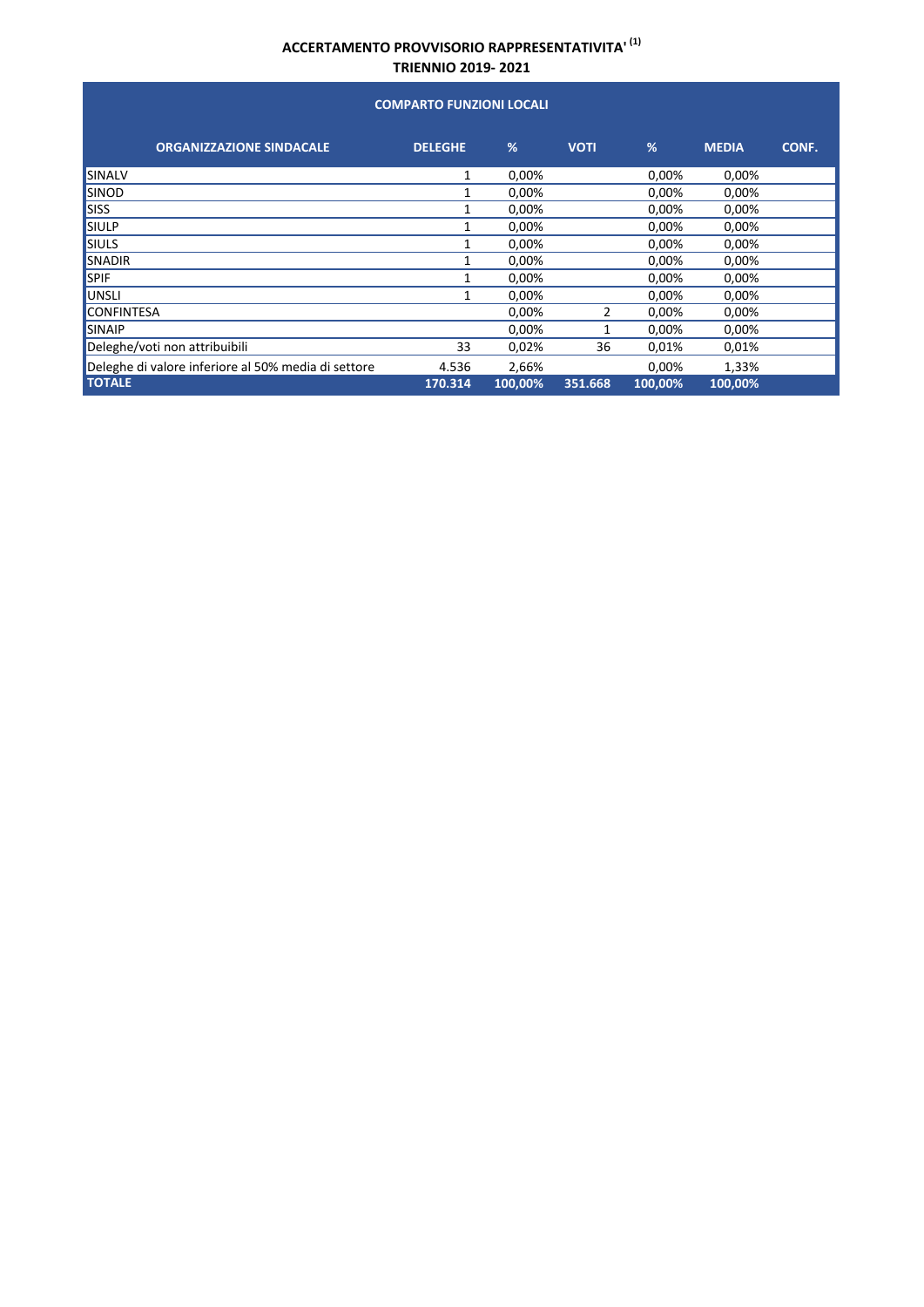#### **COMPARTO ISTRUZIONE E RICERCA**

| <b>ORGANIZZAZIONE SINDACALE</b>                               | <b>DELEGHE</b> | %              | <b>VOTI</b> | %              | <b>MEDIA</b>       | CONF. |
|---------------------------------------------------------------|----------------|----------------|-------------|----------------|--------------------|-------|
| <b>CISL FSUR</b>                                              | 168.702        | 25,58%         | 216.610     | 23.88%         | 24.73% CISL        |       |
| <b>FLC CGIL</b>                                               | 141.372        | 21,43%         | 241.253     | 26,59%         | 24,01% CGIL        |       |
| <b>FEDERAZIONE UIL SCUOLA RUA</b>                             | 96.210         | 14,59%         | 150.708     | 16,61%         | 15,60% UIL         |       |
| <b>SNALS CONFSAL</b>                                          | 97.606         | 14,80%         | 113.485     | 12,51%         | 13,65% CONFSAL     |       |
| <b>FEDERAZIONE GILDA UNAMS</b>                                | 65.617         | 9,95%          | 77.331      | 8,52%          | 9,24% CGS          |       |
| <b>ANIEF</b>                                                  | 41.125         | 6,24%          | 55.238      | 6,09%          | <b>6,16% CISAL</b> |       |
| <b>COBAS SCUOLA</b>                                           | 7.267          | 1,10%          | 19.349      | 2,13%          | 1,62%              |       |
| USB <sub>PI</sub>                                             | 2.679          | 0,41%          | 7.833       | 0,86%          | 0,63%              |       |
| SAB SINDACATO AUTONOMO DI BASE                                | 3.301          | 0,50%          | 2.998       | 0,33%          | 0.42%              |       |
| UNICOBAS SCUOLA E UNIVERSITA'                                 | 1.527          | 0,23%          | 2.750       | 0,30%          | 0,27%              |       |
| FLP                                                           | 2.387          | 0,36%          | 1.243       | 0,14%          | 0,25%              |       |
| ANQUAP                                                        | 3.257          | 0,49%          |             | 0,00%          | 0,25%              |       |
| <b>CISAL FPC</b>                                              | 2.848          | 0,43%          | 7           | 0,00%          | 0,22%              |       |
| CUB SCUOLA UNIVERSITA' E RICERCA                              | 979            | 0,15%          | 2.136       | 0,24%          | 0,19%              |       |
| SINDACATO SCUOLA ATHENA                                       | 1.547          | 0,23%          | 853         | 0,09%          | 0,16%              |       |
| <b>CONITP</b>                                                 | 1.725          | 0,26%          | 302         | 0,03%          | 0,15%              |       |
| <b>UGL SCUOLA</b>                                             | 1.401          | 0,21%          | 275         | 0,03%          | 0,12%              |       |
| <b>CISL SCUOLA</b>                                            | $\overline{2}$ | 0.00%          | 2.176       | 0,24%          | 0,12%              |       |
| ANP                                                           | 1.506          | 0,23%          |             | 0,00%          | 0,11%              |       |
| ASA - ASSOCIAZIONE SINDACALE AUTONOMA<br><b>ACLIS</b>         | 976<br>1.121   | 0,15%<br>0,17% | 639         | 0,07%<br>0.05% | 0,11%              |       |
| <b>CONFIAL</b>                                                | 1.317          | 0,20%          | 410<br>9    | 0,00%          | 0,11%<br>0,10%     |       |
| <b>USAE SCUOLA</b>                                            |                | 0,00%          | 1.774       | 0,20%          | 0,10%              |       |
| LATS                                                          | 1.075          | 0,16%          | 100         | 0,01%          | 0,09%              |       |
| CONFAL FEDERAZIONE SCUOLA                                     | 575            | 0,09%          | 757         | 0,08%          | 0,09%              |       |
| <b>AGORA' SNAS</b>                                            | 928            | 0,14%          | 104         | 0,01%          | 0,08%              |       |
| <b>UIL SCUOLA</b>                                             |                | 0,00%          | 1.308       | 0,14%          | 0,07%              |       |
| <b>SINOD</b>                                                  | 915            | 0,14%          |             | 0,00%          | 0,07%              |       |
| FEDERAZIONE NAZIONALE UGL UNIVERSITA' E RICERCA               | 71             | 0,01%          | 1.154       | 0,13%          | 0,07%              |       |
| MOVIMENTO ITALIANO DEGLI ARTISTI CONTEMPORANEI                |                |                |             |                |                    |       |
| <b>ABC</b>                                                    | 250            | 0,04%          | 712         | 0,08%          | 0,06%              |       |
| <b>ANAPS</b>                                                  | 708            | 0,11%          | 60          | 0,01%          | 0,06%              |       |
| <b>ACA</b>                                                    | 745            | 0.11%          |             | 0,00%          | 0,06%              |       |
| ASU                                                           | 707            | 0.11%          |             | 0,00%          | 0,05%              |       |
| SGB                                                           | 228            | 0,03%          | 646         | 0,07%          | 0,05%              |       |
| <b>LISA</b>                                                   | 686            | 0,10%          |             | 0,00%          | 0.05%              |       |
| <b>FEDER ATA</b>                                              | 199            | 0,03%          | 632         | 0,07%          | 0.05%              |       |
| <b>COBAS PI</b>                                               | 25             | 0,00%          | 764         | 0,08%          | 0,04%              |       |
| NURSIND                                                       | 379            | 0,06%          | 231         | 0,03%          | 0,04%              |       |
| ORSA SCUOLA UNIVERSITA' RICERCA                               |                | 0,00%          | 740         | 0,08%          | 0,04%              |       |
| ORSA                                                          | 479            | 0,07%          |             | 0,00%          | 0,04%              |       |
| SNA                                                           | 416            | 0,06%          |             | 0,00%          | 0,03%              |       |
| <b>SNAIPO</b>                                                 | 367            | 0,06%          | 47          | 0,01%          | 0,03%              |       |
| $^{(2)}$ F.S.I./FSI-USAE NON ATTRIBUIBILE IN APPLICAZIONE DEL |                |                |             |                |                    |       |
| CRITERIO 16                                                   | 350            | 0,05%          |             | 0,00%          | 0,03%              |       |
| UNINSIEME                                                     | 11             | 0,00%          | 394         | 0,04%          | 0,02%              |       |
| <b>LIBERA CIL</b>                                             | 278            | 0,04%          |             | 0,00%          | 0,02%              |       |
| ASSET                                                         | 222            | 0,03%          | 26          | 0,00%          | 0,02%              |       |
| <b>AND</b>                                                    | 232            | 0,04%          |             | 0,00%          | 0,02%              |       |
| <b>CONFINTESA FP</b>                                          | 228            | 0,03%          |             | 0,00%          | 0,02%              |       |
| ACE                                                           | 222            | 0,03%          |             | 0,00%          | 0,02%              |       |
| <b>SINATAS</b>                                                | 214            | 0,03%          |             | 0,00%          | 0,02%              |       |
| <b>CMS</b>                                                    | 200            | 0,03%          |             | 0,00%          | 0,02%              |       |
| <b>FENALCA</b>                                                | 192            | 0,03%          | 6           | 0,00%          | 0,01%              |       |
| CONFSAL SNALS UNIVERSITA' CISAPUNI                            | 195            | 0,03%          |             | 0,00%          | 0,01%              |       |
| UGL                                                           |                | 0,00%          | 252         | 0,03%          | 0,01%              |       |
| SINALP<br>SINDACATO SCUOLA SLOVENA                            | 179            | 0,03%<br>0,00% | 239         | 0,00%<br>0,03% | 0,01%<br>0,01%     |       |
| SAEL SCUOLA                                                   | 169            | 0,03%          |             | 0,00%          | 0,01%              |       |
| <b>FALERA</b>                                                 | 162            | 0,02%          |             | 0,00%          | 0,01%              |       |
| <b>ACIS</b>                                                   | 148            | 0,02%          |             | 0,00%          | 0,01%              |       |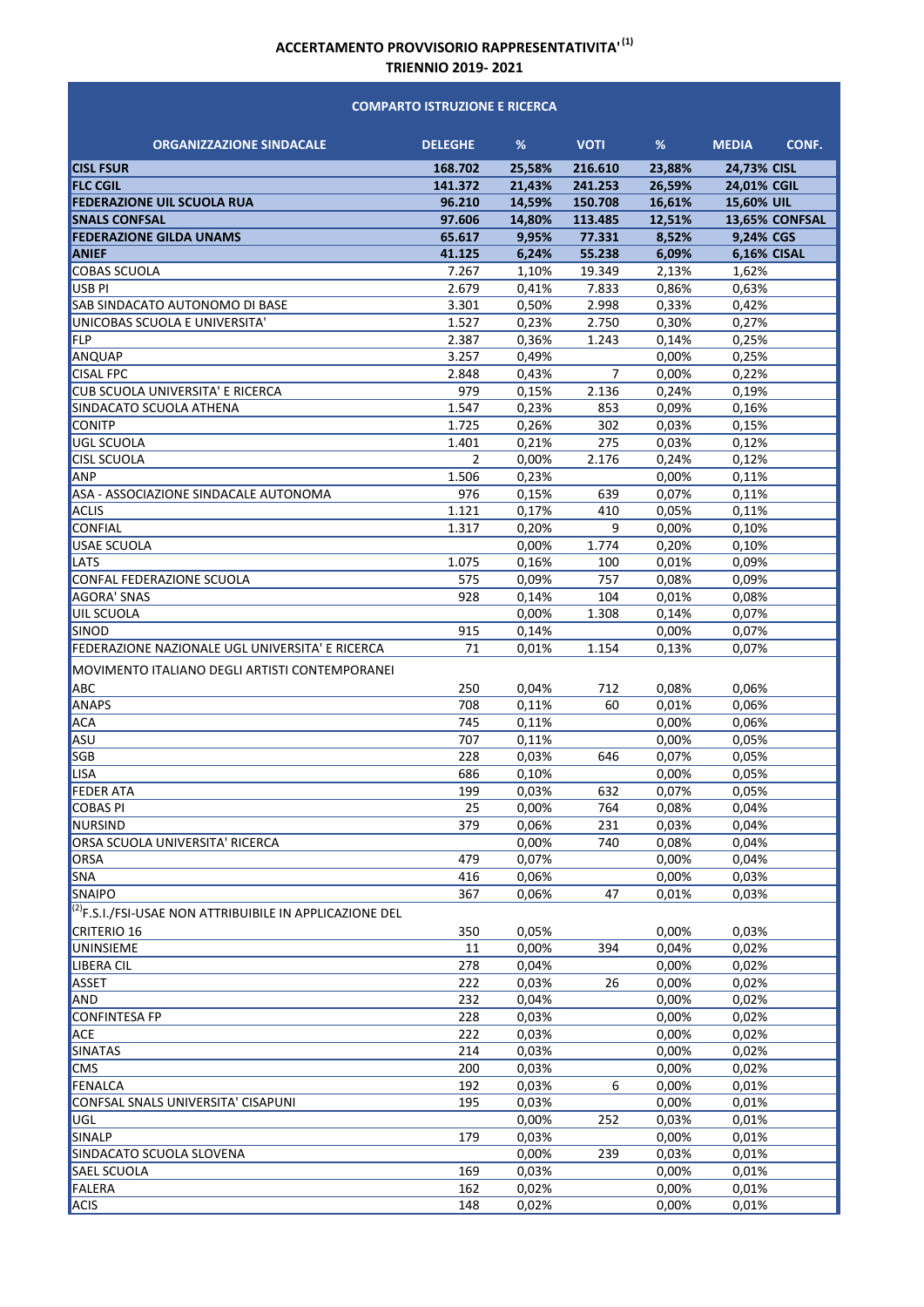#### **COMPARTO ISTRUZIONE E RICERCA**

| <b>ORGANIZZAZIONE SINDACALE</b>        | <b>DELEGHE</b>   | %              | <b>VOTI</b>    | %              | <b>MEDIA</b>   | CONF. |
|----------------------------------------|------------------|----------------|----------------|----------------|----------------|-------|
| <b>NURSING UP</b>                      | 104              | 0,02%          | 41             | 0,00%          | 0,01%          |       |
| <b>CLASP</b>                           |                  | 0,00%          | 181            | 0,02%          | 0,01%          |       |
| FEDERAZIONE CISL UNIVERSITA'           | 121              | 0,02%          | 11             | 0,00%          | 0,01%          |       |
| LIU SCUOLA                             |                  | 0,00%          | 167            | 0,02%          | 0.01%          |       |
| <b>FNALS</b>                           | 47               | 0,01%          | 97             | 0,01%          | 0,01%          |       |
| <b>SLAI COBAS</b>                      | 28               | 0,00%          | 123            | 0,01%          | 0,01%          |       |
| <b>FILDI</b>                           | 79               | 0,01%          | 34             | 0,00%          | 0,01%          |       |
| <b>ALLSI CDFL</b>                      | 97               | 0,01%          |                | 0,00%          | 0.01%          |       |
| SISA                                   | 13               | 0,00%          | 114            | 0,01%          | 0,01%          |       |
| POLITEIA SCUOLA                        | 10               | 0,00%          | 113            | 0,01%          | 0,01%          |       |
| CONFINTESA LAVORATORI DELLA CONOSCENZA |                  | 0,00%          | 124            | 0,01%          | 0,01%          |       |
| COBAS SANITA' UNIVERSITA' E RICERCA    | 86               | 0,01%          |                | 0,00%          | 0,01%          |       |
| <b>COSP</b>                            | 60               | 0,01%          | 32             | 0,00%          | 0,01%          |       |
| SAIP                                   | 79               | 0,01%          |                | 0,00%          | 0,01%          |       |
| CONFAEL                                | 55               | 0,01%          | 20             | 0,00%          | 0,01%          |       |
| <b>DIRIGENTI SCUOLA - DISCONF</b>      | 65               | 0.01%          |                | 0,00%          | 0,00%          |       |
| AID                                    | 60               | 0,01%          |                | 0,00%          | 0,00%          |       |
| <b>AAROI EMAC</b>                      | 51               | 0,01%          |                | 0,00%          | 0,00%          |       |
| <b>ULM SCUOLA</b>                      | 51               | 0,01%          |                | 0,00%          | 0,00%          |       |
| <b>DEMOS</b>                           | 23               | 0,00%          | 31             | 0,00%          | 0,00%          |       |
| <b>CISAPUNI</b>                        | 45               | 0,01%          |                | 0,00%          | 0,00%          |       |
| <b>FIALS</b>                           | 45               | 0,01%          |                | 0,00%          | 0,00%          |       |
| <b>FIR CISL</b>                        | 43               | 0,01%          |                | 0,00%          | 0,00%          |       |
| <b>CISAL SCUOLA</b>                    |                  | 0,00%          | 58             | 0,01%          | 0,00%          |       |
| <b>CSL</b>                             | 29               | 0,00%          | 18             | 0,00%          | 0,00%          |       |
| <b>CONFSAL UNSA</b>                    | 42               | 0,01%          |                | 0,00%          | 0,00%          |       |
| <b>SALFE</b>                           | 29               | 0,00%          | 13             | 0,00%          | 0,00%          |       |
| <b>SIS</b>                             | 37               | 0,01%          |                | 0,00%          | 0,00%          |       |
| <b>LSA</b>                             |                  | 0,00%          | 47             | 0,01%          | 0,00%          |       |
| <b>LABOR</b>                           | 31               | 0,00%          | $\overline{2}$ | 0,00%          | 0,00%          |       |
| <b>SCUOLA ADESSO</b>                   | 32               | 0,00%          |                | 0,00%          | 0,00%          |       |
| <b>USI RICERCA</b><br><b>GILDA</b>     | $\overline{7}$   | 0,00%<br>0,00% | 34<br>43       | 0,00%<br>0,00% | 0,00%<br>0,00% |       |
| SNALV                                  | 30               | 0,00%          |                | 0,00%          | 0,00%          |       |
| UIL RUA                                | 8                | 0,00%          | 28             | 0,00%          | 0,00%          |       |
| ANIAT                                  | 26               | 0,00%          |                | 0,00%          | 0,00%          |       |
| UNAEP                                  | 26               | 0,00%          |                | 0,00%          | 0,00%          |       |
| <b>ANAAO ASSOMED</b>                   | 22               | 0,00%          |                | 0,00%          | 0,00%          |       |
| <b>CONFSAL</b>                         | 20               | 0,00%          |                | 0,00%          | 0,00%          |       |
| <b>SI</b>                              | 19               | 0,00%          |                | 0,00%          | 0,00%          |       |
| <b>DIRPUBBLICA</b>                     | 8                | 0,00%          | 15             | 0,00%          | 0,00%          |       |
| ANIPA                                  | 15               | 0,00%          |                | 0,00%          | 0,00%          |       |
| <b>ADL COBAS</b>                       | 14               | 0,00%          |                | 0,00%          | 0,00%          |       |
| <b>CIMO</b>                            | 14               | 0,00%          |                | 0,00%          | 0,00%          |       |
| USI AIT SCUOLA                         | 13               | 0,00%          |                | 0,00%          | 0,00%          |       |
| <b>FILDA</b>                           | 12               | 0,00%          |                | 0,00%          | 0,00%          |       |
| GILDA ISTRUZIONE E FORMAZIONE          | 12               | 0,00%          |                | 0,00%          | 0,00%          |       |
| <b>ARS</b>                             | 10               | 0,00%          |                | 0,00%          | 0,00%          |       |
| <b>DISAL</b>                           | 10               | 0,00%          |                | 0,00%          | 0,00%          |       |
| SNAPIE                                 | 10               | 0,00%          |                | 0,00%          | 0,00%          |       |
| <b>DIRSTAT</b>                         | 9                | 0,00%          |                | 0,00%          | 0,00%          |       |
| <b>FVM</b>                             | $\boldsymbol{9}$ | 0,00%          |                | 0,00%          | 0,00%          |       |
| SAVT                                   | $\mathbf 1$      | 0,00%          | 10             | 0,00%          | 0,00%          |       |
| <b>EUROSIL</b>                         | 8                | 0,00%          |                | 0,00%          | 0,00%          |       |
| <b>CIU</b>                             | 7                | 0,00%          |                | 0,00%          | 0,00%          |       |
| <b>FENSAI</b>                          | $\overline{7}$   | 0,00%          |                | 0,00%          | 0,00%          |       |
| SINDACATO FENALCA IN TERRA DI PUGLIA   | 7                | 0,00%          |                | 0,00%          | 0,00%          |       |
| <b>CSER</b>                            | 6                | 0,00%          |                | 0,00%          | 0,00%          |       |
| <b>FASSID</b>                          | 6                | 0,00%          |                | 0,00%          | 0,00%          |       |
| <b>IUNISCUOLA</b>                      | 6                | 0,00%          |                | 0,00%          | 0,00%          |       |
| SINDACATO SLI                          | 6                | 0,00%          |                | 0,00%          | 0,00%          |       |
| <b>CISAS</b>                           | 5                | 0,00%          |                | 0,00%          | 0,00%          |       |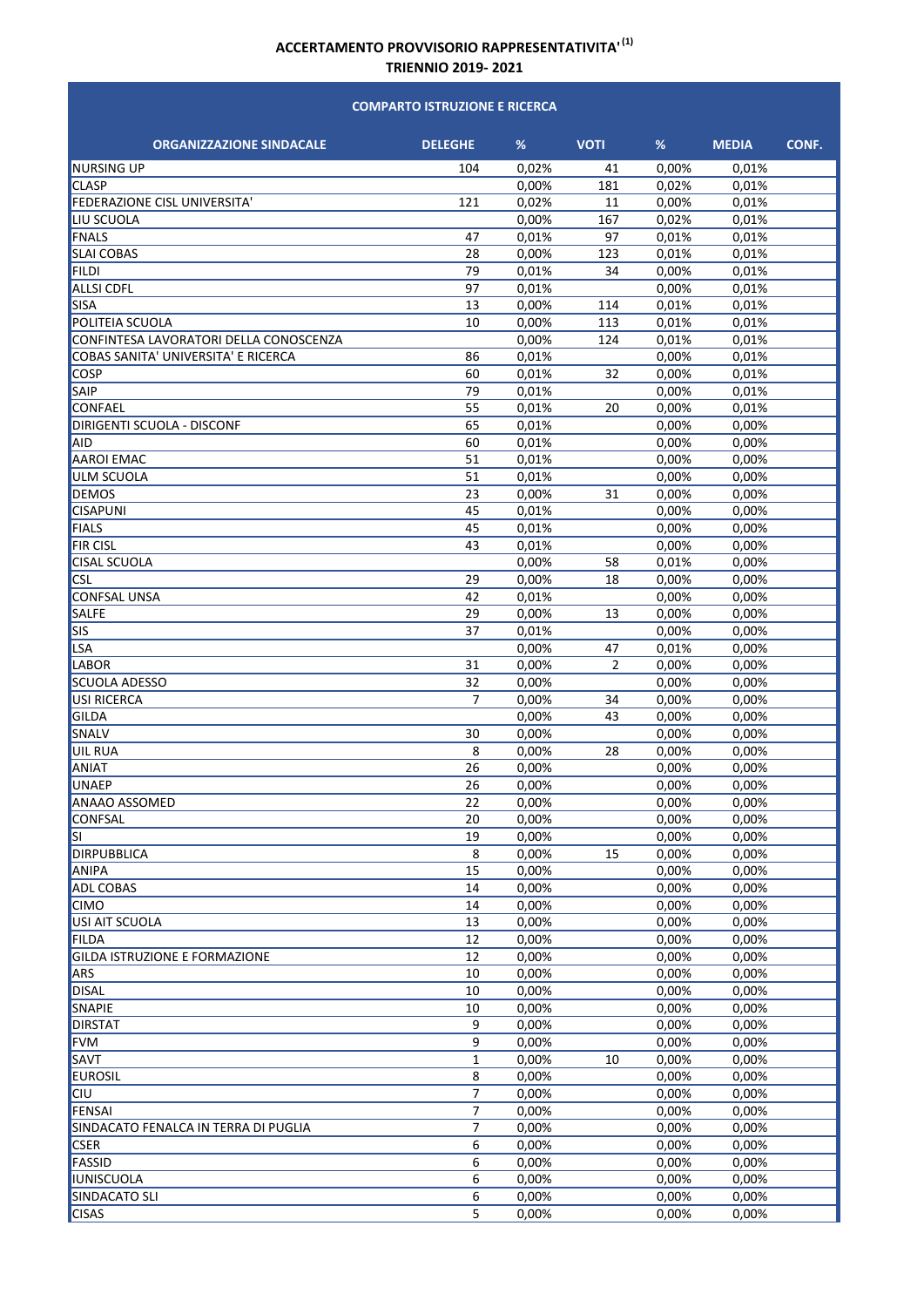#### **COMPARTO ISTRUZIONE E RICERCA**

| <b>ORGANIZZAZIONE SINDACALE</b>                     | <b>DELEGHE</b> | %     | <b>VOTI</b> | %     | <b>MEDIA</b> | CONF. |
|-----------------------------------------------------|----------------|-------|-------------|-------|--------------|-------|
| <b>ISA</b>                                          | 5              | 0,00% |             | 0,00% | 0,00%        |       |
| <b>CISL FP</b>                                      |                | 0,00% | 6           | 0,00% | 0,00%        |       |
| <b>AMENIF IP</b>                                    | 4              | 0,00% |             | 0,00% | 0,00%        |       |
| FLS                                                 | 4              | 0,00% |             | 0,00% | 0,00%        |       |
| <b>OSAPP</b>                                        | 4              | 0,00% |             | 0,00% | 0,00%        |       |
| <b>SNAPRECOM</b>                                    | 4              | 0,00% |             | 0,00% | 0,00%        |       |
| SNR                                                 | 4              | 0,00% |             | 0,00% | 0,00%        |       |
| <b>UNADIR</b>                                       | 4              | 0,00% |             | 0,00% | 0,00%        |       |
| ASAL                                                | 3              | 0,00% |             | 0,00% | 0,00%        |       |
| <b>CISAL SADA</b>                                   | 3              | 0,00% |             | 0,00% | 0,00%        |       |
| <b>CLAS</b>                                         | 3              | 0,00% |             | 0,00% | 0,00%        |       |
| CNL                                                 | 3              | 0,00% |             | 0,00% | 0,00%        |       |
| <b>ORSA SCUOLA</b>                                  |                | 0,00% | 3           | 0,00% | 0,00%        |       |
|                                                     |                | 0,00% |             |       |              |       |
| <b>APEF</b>                                         | $\overline{2}$ |       |             | 0,00% | 0,00%        |       |
| <b>CIPUR</b>                                        | $\overline{2}$ | 0,00% |             | 0,00% | 0,00%        |       |
| CONFSAL VIGILI DEL FUOCO                            | $\overline{2}$ | 0,00% |             | 0,00% | 0,00%        |       |
| <b>CSS</b>                                          | $\overline{2}$ | 0,00% |             | 0,00% | 0,00%        |       |
| <b>FIALP CISAL</b>                                  | $\overline{2}$ | 0,00% |             | 0,00% | 0,00%        |       |
| <b>ITALIA CELERE</b>                                | $\overline{2}$ | 0,00% |             | 0,00% | 0,00%        |       |
| <b>NUOVA ASCOTI</b>                                 | $\overline{2}$ | 0,00% |             | 0,00% | 0,00%        |       |
| ORMA                                                | $\overline{2}$ | 0,00% |             | 0,00% | 0,00%        |       |
| <b>SINPA</b>                                        | $\overline{2}$ | 0,00% |             | 0,00% | 0,00%        |       |
| SMI                                                 | $\overline{2}$ | 0,00% |             | 0,00% | 0,00%        |       |
| SOGGETTO GIURIDICO                                  | $\overline{2}$ | 0,00% |             | 0,00% | 0,00%        |       |
| UDIR                                                | $\overline{2}$ | 0,00% |             | 0,00% | 0,00%        |       |
| UNIONE ARTISTI UNAMS                                |                | 0,00% | 2           | 0,00% | 0,00%        |       |
| <b>ABC - ASS. BENI CULTURALI</b>                    | 1              | 0,00% |             | 0,00% | 0,00%        |       |
| <b>ANMDO</b>                                        | $\mathbf{1}$   | 0,00% |             | 0,00% | 0,00%        |       |
| <b>AOGOI</b>                                        | $\mathbf{1}$   | 0,00% |             | 0,00% | 0,00%        |       |
| <b>APVVF</b>                                        | $\mathbf{1}$   | 0,00% |             | 0,00% | 0,00%        |       |
| <b>ASPIS</b>                                        | $\mathbf{1}$   | 0,00% |             | 0,00% | 0,00%        |       |
| CEUQ - FUNZIONE PUBBLICA                            | $\mathbf{1}$   | 0,00% |             | 0,00% | 0,00%        |       |
| CONF. LAVORATORI SCUOLA                             | 1              | 0,00% |             | 0,00% | 0,00%        |       |
| <b>CONFINTESA SANITA'</b>                           | $\mathbf{1}$   | 0,00% |             | 0,00% | 0,00%        |       |
| <b>COSNIL</b>                                       | $\mathbf{1}$   | 0,00% |             | 0,00% | 0,00%        |       |
| FEDERMANAGER                                        | $\mathbf{1}$   | 0,00% |             | 0,00% | 0,00%        |       |
| FESMED                                              | $\mathbf{1}$   | 0,00% |             | 0,00% | 0,00%        |       |
| <b>FIADEL</b>                                       | $\mathbf{1}$   | 0,00% |             | 0,00% | 0,00%        |       |
| LAB                                                 | 1              | 0,00% |             | 0,00% | 0,00%        |       |
| LER                                                 | 1              | 0,00% |             | 0,00% | 0,00%        |       |
| RDB                                                 | $\mathbf 1$    | 0,00% |             | 0,00% | 0,00%        |       |
| <b>SAPPE</b>                                        | $\mathbf 1$    | 0,00% |             | 0,00% | 0,00%        |       |
| SAPTIR                                              | $\mathbf 1$    | 0,00% |             | 0,00% | 0,00%        |       |
| SCSD                                                | $\mathbf{1}$   | 0,00% |             | 0,00% | 0,00%        |       |
| <b>SINAPPE</b>                                      | $\mathbf 1$    | 0,00% |             | 0,00% | 0,00%        |       |
| SINDACAL                                            | 1              | 0,00% |             | 0,00% | 0,00%        |       |
| <b>SIULP</b>                                        | $\mathbf 1$    | 0,00% |             | 0,00% | 0,00%        |       |
| <b>SLS</b>                                          | $\mathbf 1$    | 0,00% |             | 0,00% | 0,00%        |       |
| <b>SNAVF CISAL</b>                                  | $\mathbf 1$    | 0,00% |             | 0,00% | 0,00%        |       |
| SOI - SINDACATO OSTETRICHE ITALIANE                 | $\mathbf 1$    | 0,00% |             | 0,00% | 0,00%        |       |
| <b>SUGC</b>                                         | $\mathbf 1$    | 0,00% |             | 0,00% | 0,00%        |       |
|                                                     |                |       |             |       |              |       |
| UNADIS                                              | 1              | 0,00% |             | 0,00% | 0,00%        |       |
| <b>UNAMS</b>                                        | $\mathbf{1}$   | 0,00% |             | 0,00% | 0,00%        |       |
| LAS                                                 |                | 0,00% | 1           | 0,00% | 0,00%        |       |
| Deleghe/voti non attribuibili                       | 646            | 0,10% | 284         | 0,03% | 0,06%        |       |
| Deleghe di valore inferiore al 50% media di settore | 862            | 0,13% |             | 0,00% | 0,07%        |       |
| <b>TOTALE</b>                                       | 659.542        | 100%  | 907.203     | 100%  | 100%         |       |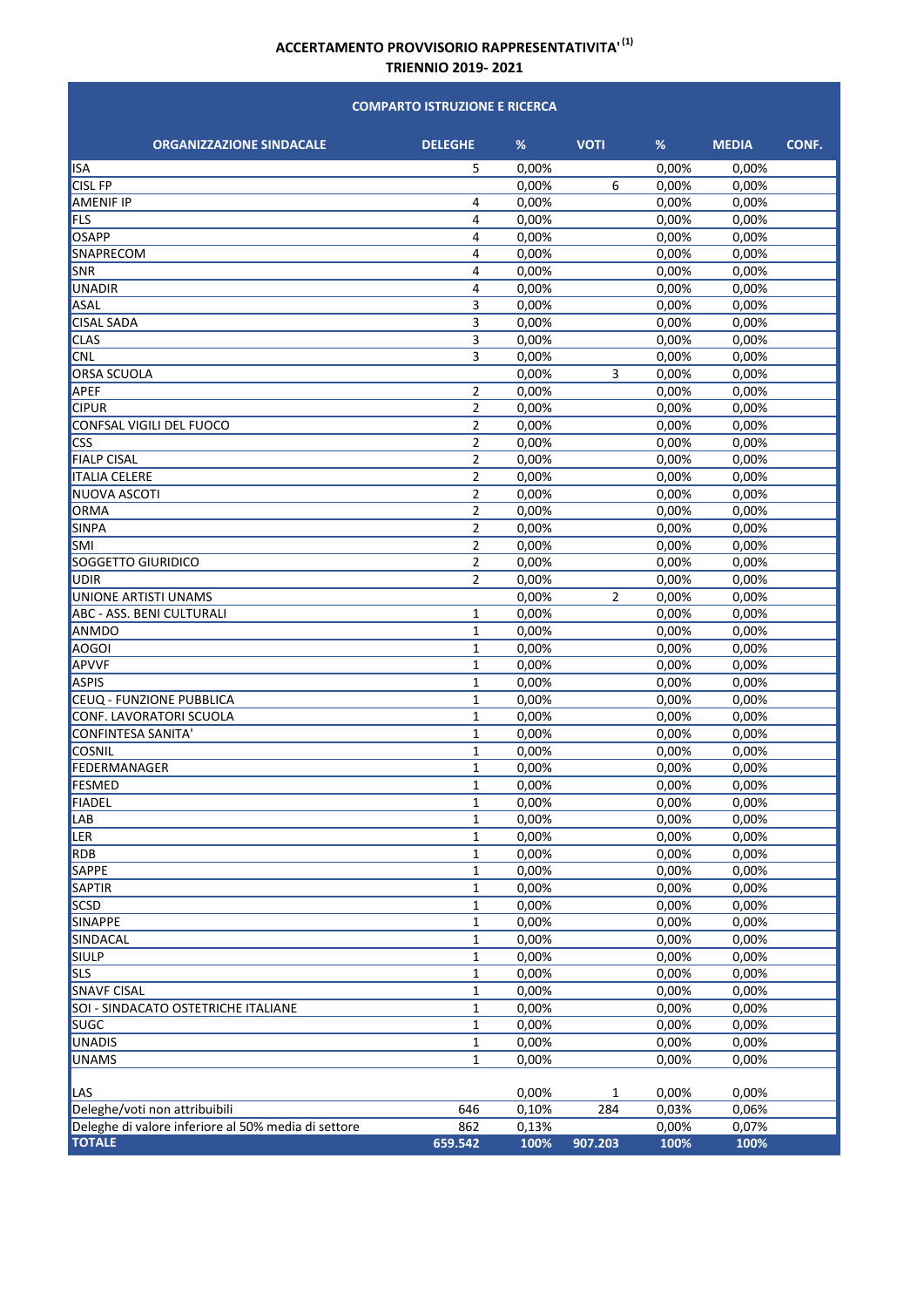| <b>COMPARTO SANITA'</b>                                                   |                |        |             |                |                       |  |
|---------------------------------------------------------------------------|----------------|--------|-------------|----------------|-----------------------|--|
| <b>ORGANIZZAZIONE SINDACALE</b>                                           | <b>DELEGHE</b> | %      | <b>VOTI</b> | %              | <b>MEDIA</b><br>CONF. |  |
| <b>FP CGIL</b>                                                            | 63.663         | 22,41% | 87.391      | 23,87%         | 23,14% CGIL           |  |
| <b>CISL FP</b>                                                            | 61.692         | 21,72% | 84.864      | 23,18%         | 22,45% CISL           |  |
| UIL FPL                                                                   | 52.598         | 18,52% | 70.062      | 19,14%         | 18,83% UIL            |  |
| <b>FIALS</b>                                                              | 32.335         | 11,38% | 42.040      | 11,48%         | 11,43% CONFSAL        |  |
| <b>NURSIND</b>                                                            | 26.987         | 9,50%  | 32.232      | 8,80%          | 9,15% CGS             |  |
| <b>NURSING UP</b>                                                         | 24.550         | 8,64%  | 22.109      | 6,04%          | 7,34% CSE             |  |
| $\overline{^{(2)}}$ F.S.I./FSI-USAE NON ATTRIBUIBILE IN APPLICAZIONE      |                |        |             |                |                       |  |
| <b>DEL CRITERIO 16</b>                                                    | 10.925         | 3,85%  |             |                |                       |  |
| $\sqrt{(3)}$ FSI-USAE                                                     |                |        | 11.414      | 3,12%          |                       |  |
| $^{(5)}$ FSI-USAE IN COLLEGIO OVE E' PRESENTE ANCHE F.S.I.                |                |        |             |                |                       |  |
| (FEDERAZIONE SINDACATI INDIPENDENTI)                                      |                |        | 2.146       | 0,59%          |                       |  |
| <sup>(6)</sup> F.S.I. (FEDERAZION <u>E SINDACATI INDIPENDENTI)</u>        |                |        | 414         | 0,11%          | 3,87% $(4)$           |  |
| <sup>(7)</sup> F.S.I. (FEDERAZIONE SINDACATI INDIPENDENTI) - IN           |                |        |             |                |                       |  |
| COLLEGIO OVE E' PRESENTE ANCHE FSI-USAE                                   |                |        | 234         | 0,06%          |                       |  |
|                                                                           |                |        |             |                |                       |  |
|                                                                           |                |        |             |                |                       |  |
| <sup>(8)</sup> FSI - IN COLLEGIO OVE E' PRESENTE ANCHE FSI-USAE<br>USB PI | 2.795          | 0,98%  | 12<br>6.021 | 0,00%<br>1,64% | 1,31%                 |  |
| <b>UGL SANITA'</b>                                                        | 896            | 0,32%  | 1.268       | 0,35%          | 0,33%                 |  |
| <b>COBAS PI</b>                                                           | 608            | 0,21%  | 1.626       | 0,44%          | 0,33%                 |  |
| <b>CSE SANITA'</b>                                                        | 792            | 0,28%  | 472         | 0,13%          | 0,20%                 |  |
| USPPI SANITA'                                                             | 924            | 0,33%  | 101         | 0,03%          | 0,18%                 |  |
| <b>CUB SANITA' ITALIANA</b>                                               | 234            | 0,08%  | 429         | 0,12%          | 0,10%                 |  |
| <b>SGB</b>                                                                | 185            | 0,07%  | 405         | 0,11%          | 0,09%                 |  |
| COBAS SANITA' UNIVERSITA' E RICERCA                                       | 287            | 0,10%  | 247         | 0,07%          | 0,08%                 |  |
| SI COBAS                                                                  | 209            | 0,07%  | 295         | 0,08%          | 0,08%                 |  |
| <b>CISAL SANITA'</b>                                                      | 212            | 0,07%  | 247         | 0,07%          | 0,07%                 |  |
| SAVT                                                                      | 207            | 0,07%  | 174         | 0,05%          | 0,06%                 |  |
| USIS                                                                      | 21             | 0,01%  | 315         | 0,09%          | 0,05%                 |  |
| CSA REGIONI AUTONOMIE LOCALI                                              | 262            | 0,09%  |             | 0,00%          | 0,05%                 |  |
| SNALV                                                                     | 129            | 0,05%  | 148         | 0,04%          | 0,04%                 |  |
| <b>GIL SANITA'</b>                                                        | 101            | 0,04%  | 112         | 0,03%          | 0,03%                 |  |
| FAPAS                                                                     | 142            | 0,05%  |             | 0,00%          | 0,02%                 |  |
| SADIRS                                                                    | 73             | 0,03%  | 89          | 0,02%          | 0,03%                 |  |
| USPPI                                                                     | 58             | 0,02%  | 101         | 0,03%          | 0,02%                 |  |
| <b>ALDEPI</b>                                                             | 117            | 0,04%  |             | 0,00%          | 0,02%                 |  |
| SINDACATO PROFESSIONALE HUMAN CARING SANITA'                              | 4              | 0,00%  | 144         | 0,04%          | 0,02%                 |  |
| <b>ALSSAP</b>                                                             | 111            | 0,04%  |             | 0,00%          | 0,02%                 |  |
| LAISA                                                                     | 31             | 0,01%  | 98          | 0,03%          | 0,02%                 |  |
| <b>FELDA</b>                                                              | 89             | 0,03%  |             | 0,00%          | 0,02%                 |  |
| <b>SUNAS</b>                                                              | 83             | 0,03%  |             | 0,00%          | 0,01%                 |  |
| <b>SLAI COBAS</b>                                                         | 1              | 0,00%  | 103         | 0,03%          | 0,01%                 |  |
| <b>CONFIAL</b>                                                            | 79             | 0,03%  |             | 0,00%          | 0,01%                 |  |
| <b>CISAL FPC</b>                                                          | 58             | 0,02%  | 27          | 0,01%          | 0,01%                 |  |
| <b>CONFAEL</b>                                                            |                | 0,00%  | 99          | 0,03%          | 0,01%                 |  |
| <b>FSE-COBAS</b>                                                          | 75             | 0,03%  |             | 0,00%          | 0,01%                 |  |
| ADL COBAS                                                                 | 73             | 0,03%  |             | 0,00%          | 0,01%                 |  |
| <b>FISI</b>                                                               | 67             | 0,02%  |             | 0,00%          | 0,01%                 |  |
| <b>CONFAEL SANITA'</b>                                                    | 60             | 0,02%  |             | 0,00%          | 0,01%                 |  |
| <b>SUL</b>                                                                | 60             | 0,02%  |             | 0,00%          | 0,01%                 |  |
| SINDACATO ITALIANO                                                        | 24             | 0,01%  | 46          | 0,01%          | 0,01%                 |  |
| FEDERAZIONE GILDA UNAMS                                                   | 18             | 0,01%  | 49          | 0,01%          | 0,01%                 |  |
| COINA                                                                     |                | 0,00%  | 67          | 0,02%          | 0,01%                 |  |
| <b>USLL</b>                                                               | 48             | 0,02%  |             | 0,00%          | 0,01%                 |  |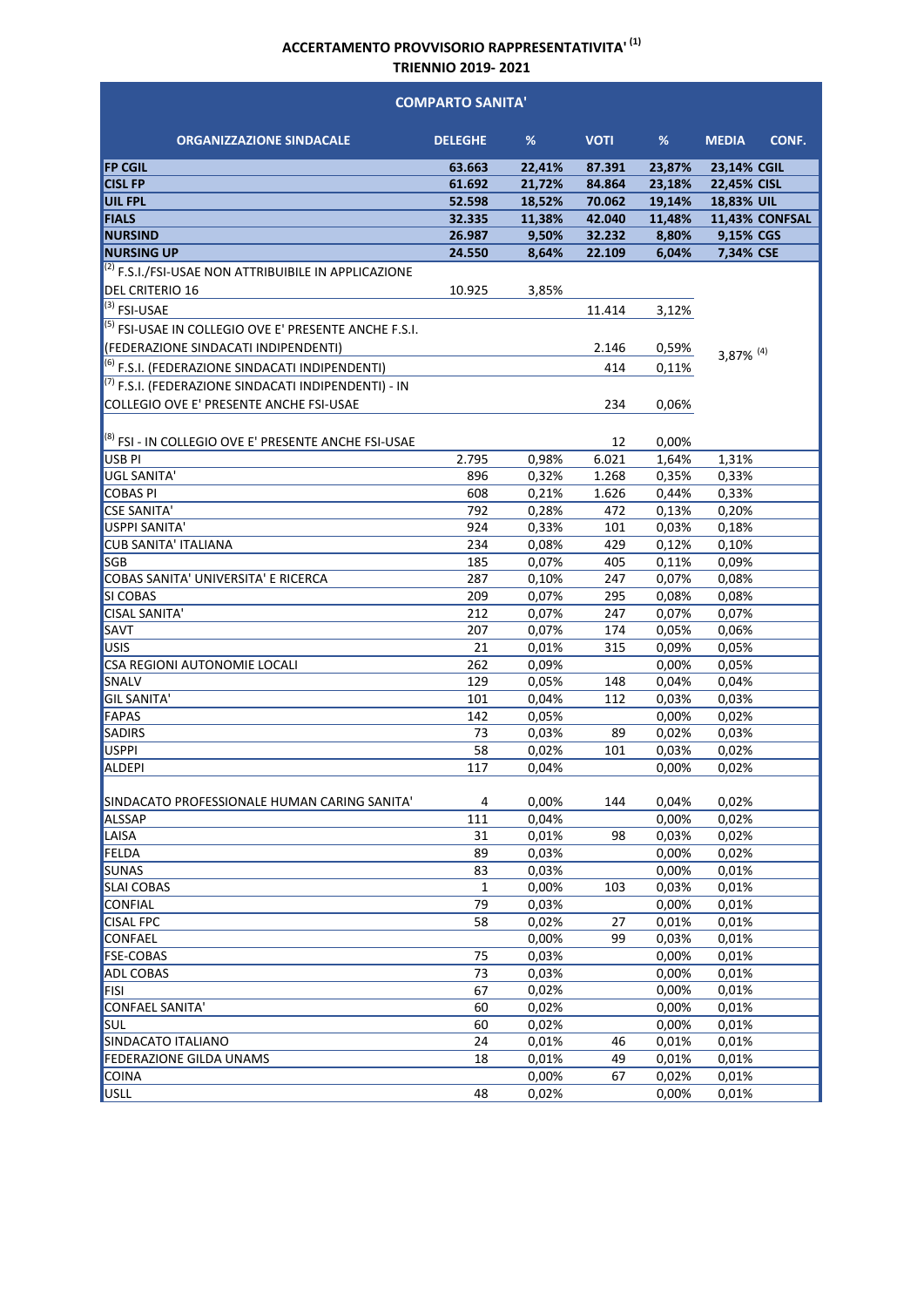| <b>COMPARTO SANITA'</b>              |                          |          |             |       |              |       |  |
|--------------------------------------|--------------------------|----------|-------------|-------|--------------|-------|--|
| <b>ORGANIZZAZIONE SINDACALE</b>      | <b>DELEGHE</b>           | %        | <b>VOTI</b> | %     | <b>MEDIA</b> | CONF. |  |
| <b>CISNA</b>                         | $\overline{\phantom{a}}$ | $0.00\%$ | 61          | 0,02% | 0,01%        |       |  |
| <b>CISAS SANITA'</b>                 | 47                       | 0,02%    |             | 0,00% | 0,01%        |       |  |
| <b>FLC CGIL</b>                      |                          | 0,00%    | 59          | 0,02% | 0,01%        |       |  |
| <b>CUB PI</b>                        | 10                       | 0,00%    | 46          | 0,01% | 0,01%        |       |  |
| SPIF                                 | 44                       | 0,02%    |             | 0,00% | 0,01%        |       |  |
| LABOR                                | 26                       | 0,01%    | 23          | 0,01% | 0,01%        |       |  |
| <b>COBAS</b>                         | 40                       | 0.01%    |             | 0,00% | 0,01%        |       |  |
| <b>ULAS</b>                          | 38                       | 0,01%    |             | 0,00% | 0,01%        |       |  |
| <b>FLP</b>                           | 37                       | 0,01%    |             | 0,00% | 0,01%        |       |  |
| <b>DIRSTAT</b>                       | 9                        | 0,00%    | 35          | 0,01% | 0,01%        |       |  |
| CONFINTESA SANITA'                   | 20                       | 0,01%    | 20          | 0,01% | 0,01%        |       |  |
| <b>CONFASI</b>                       | 33                       | 0,01%    |             | 0,00% | 0,01%        |       |  |
| <b>SULPI</b>                         |                          | 0,00%    | 36          | 0,01% | 0,00%        |       |  |
| <b>FEDIRETS</b>                      | 25                       | 0,01%    |             | 0,00% | 0,00%        |       |  |
| <b>CISAL UNIVERSITA'</b>             | 23                       | 0,01%    |             | 0,00% | 0,00%        |       |  |
| FEDERAZIONE UIL SCUOLA RUA           |                          | 0,00%    | 26          | 0,01% | 0,00%        |       |  |
| SOI - SINDACATO OSTETRICHE ITALIANE  | 18                       | 0,01%    |             | 0,00% | 0,00%        |       |  |
| SANOS                                | 17                       | 0,01%    |             | 0,00% | 0,00%        |       |  |
| <b>CONFSAL FENAL</b>                 | 16                       | 0,01%    |             | 0,00% | 0,00%        |       |  |
| <b>USLA</b>                          | 16                       | 0,01%    |             | 0,00% | 0,00%        |       |  |
| <b>USAE</b>                          | 14                       | 0,00%    | 2           | 0,00% | 0,00%        |       |  |
| <b>CSS</b>                           |                          | 0,00%    | 20          | 0,01% | 0,00%        |       |  |
| FASSID                               | 13                       | 0,00%    |             | 0,00% | 0,00%        |       |  |
| <b>SAPMI</b>                         | 13                       | 0,00%    |             | 0,00% | 0,00%        |       |  |
| CSA CISAL UNIVERSITA'                | 12                       | 0,00%    |             | 0,00% | 0,00%        |       |  |
| <b>SINPA</b>                         | 11                       | 0,00%    |             | 0,00% | 0,00%        |       |  |
| <b>UNAEP</b>                         | 11                       | 0,00%    |             | 0,00% | 0,00%        |       |  |
| <b>ADL VARESE</b>                    | 10                       | 0,00%    |             | 0,00% | 0,00%        |       |  |
| SASE                                 | 10                       | 0,00%    |             | 0,00% | 0,00%        |       |  |
| <b>SNALS CONFSAL</b>                 | 10                       | 0,00%    |             | 0,00% | 0,00%        |       |  |
| <b>CISAPUNI</b>                      | 8                        | 0,00%    |             | 0,00% | 0,00%        |       |  |
| SINALP                               | 8                        | 0,00%    |             | 0.00% | 0,00%        |       |  |
| CONFSAL SNALS UNIVERSITA' CISAPUNI   | 7                        | 0,00%    |             | 0,00% | 0,00%        |       |  |
| SINDACATO FENALCA IN TERRA DI PUGLIA | 7                        | 0,00%    |             | 0,00% | 0,00%        |       |  |
| <b>SINDACATO LIBERO</b>              | 6                        | 0,00%    |             | 0,00% | 0,00%        |       |  |
| <b>SNATOSS</b>                       | 6                        | 0,00%    |             | 0,00% | 0,00%        |       |  |
| <b>ANIPA</b>                         | 5                        | 0,00%    |             | 0,00% | 0,00%        |       |  |
| <b>COSP</b>                          | 5                        | 0,00%    |             | 0,00% | 0,00%        |       |  |
| RDB                                  | 5                        | 0,00%    |             | 0,00% | 0,00%        |       |  |
| <b>SIMET</b>                         | 5                        | 0,00%    |             | 0,00% | 0,00%        |       |  |
| ANAAO ASSOMED                        | 4                        | 0,00%    |             | 0,00% | 0,00%        |       |  |
| CONFAIL AUTONOMIE LOCALI             | 4                        | 0,00%    |             | 0,00% | 0,00%        |       |  |
| <b>CONAL</b>                         | 3                        | 0,00%    |             | 0,00% | 0,00%        |       |  |
| <b>CONFAIL SANITA'</b>               | 3                        | 0,00%    |             | 0,00% | 0,00%        |       |  |
| <b>SINBASE</b>                       | 3                        | 0,00%    |             | 0,00% | 0.00%        |       |  |
| <b>SIULS</b>                         | 3                        | 0,00%    |             | 0,00% | 0,00%        |       |  |
| USI AIT                              | 3                        | 0,00%    |             | 0,00% | 0,00%        |       |  |
| ASU                                  | $\overline{2}$           | 0,00%    |             | 0,00% | 0,00%        |       |  |
| <b>CIB UNICOBAS</b>                  | $\mathbf 2$              | 0,00%    |             | 0,00% | 0,00%        |       |  |
| <b>CISA</b>                          | $\overline{2}$           | 0,00%    |             | 0,00% | 0,00%        |       |  |
| <b>CONFENAL</b>                      | 2                        | 0,00%    |             | 0,00% | 0,00%        |       |  |
| <b>CONFILL</b>                       | $\mathbf 2$              | 0,00%    |             | 0,00% | 0,00%        |       |  |
| <b>CONFSAL UNSA</b>                  | $\overline{2}$           | 0,00%    |             | 0,00% | 0,00%        |       |  |
| FAS                                  | $\overline{2}$           | 0,00%    |             | 0,00% | 0,00%        |       |  |
| <b>LIDAS</b>                         | $\overline{2}$           | 0,00%    |             | 0,00% | 0,00%        |       |  |
|                                      |                          |          |             |       |              |       |  |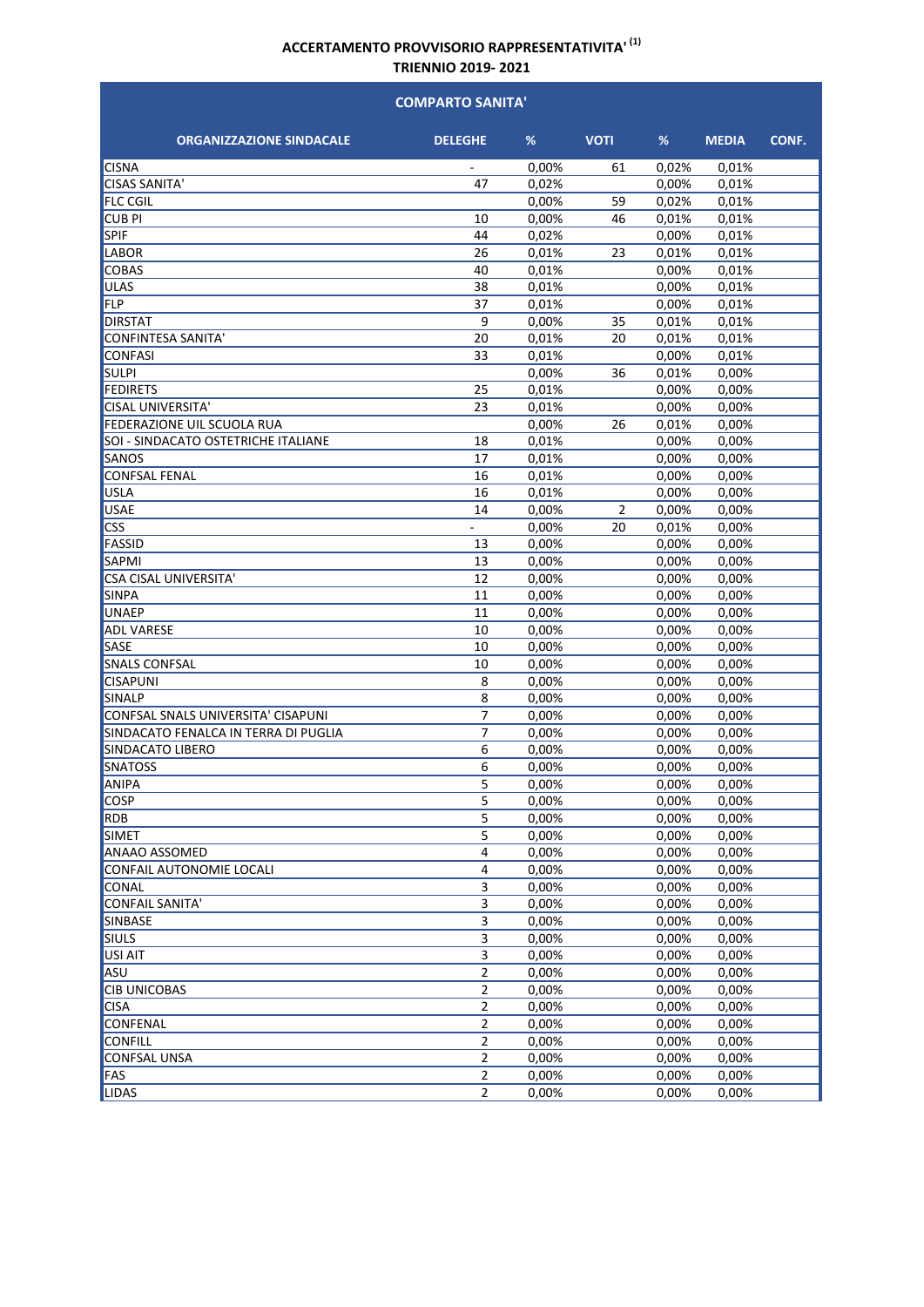| <b>COMPARTO SANITA'</b>                             |                |       |             |       |              |       |  |  |  |
|-----------------------------------------------------|----------------|-------|-------------|-------|--------------|-------|--|--|--|
| <b>ORGANIZZAZIONE SINDACALE</b>                     | <b>DELEGHE</b> | %     | <b>VOTI</b> | %     | <b>MEDIA</b> | CONF. |  |  |  |
| ORMA                                                | 2              | 0,00% |             | 0,00% | 0,00%        |       |  |  |  |
| ORSA                                                | 2              | 0,00% |             | 0,00% | 0,00%        |       |  |  |  |
| <b>COBAS SCUOLA</b>                                 | 1              | 0,00% |             | 0,00% | 0,00%        |       |  |  |  |
| CONFINTESA FP                                       | 1              | 0,00% |             | 0,00% | 0,00%        |       |  |  |  |
| <b>FARESS</b>                                       | 1              | 0,00% |             | 0,00% | 0,00%        |       |  |  |  |
| <b>FENADIP</b>                                      | 1              | 0,00% |             | 0,00% | 0,00%        |       |  |  |  |
| FESICA                                              | 1              | 0,00% |             | 0,00% | 0,00%        |       |  |  |  |
| <b>FIADEL</b>                                       | 1              | 0,00% |             | 0,00% | 0,00%        |       |  |  |  |
| <b>FIASAL</b>                                       | 1              | 0,00% |             | 0,00% | 0,00%        |       |  |  |  |
| FLAI TRASPORTI E SERVIZI                            | 1              | 0,00% |             | 0,00% | 0,00%        |       |  |  |  |
| <b>FVM</b>                                          | 1              | 0,00% |             | 0,00% | 0,00%        |       |  |  |  |
| SIAL COBAS                                          | 1              | 0,00% |             | 0,00% | 0,00%        |       |  |  |  |
| Deleghe/voti non attribuibili                       | 39             | 0,01% | 187         | 0,05% | 0,03%        |       |  |  |  |
| Deleghe di valore inferiore al 50% media di settore | 1.508          | 0,53% |             | 0,00% | 0,27%        |       |  |  |  |
| <b>TOTALE</b>                                       | 284.068        | 100%  | 366.116     | 100%  | 100%         |       |  |  |  |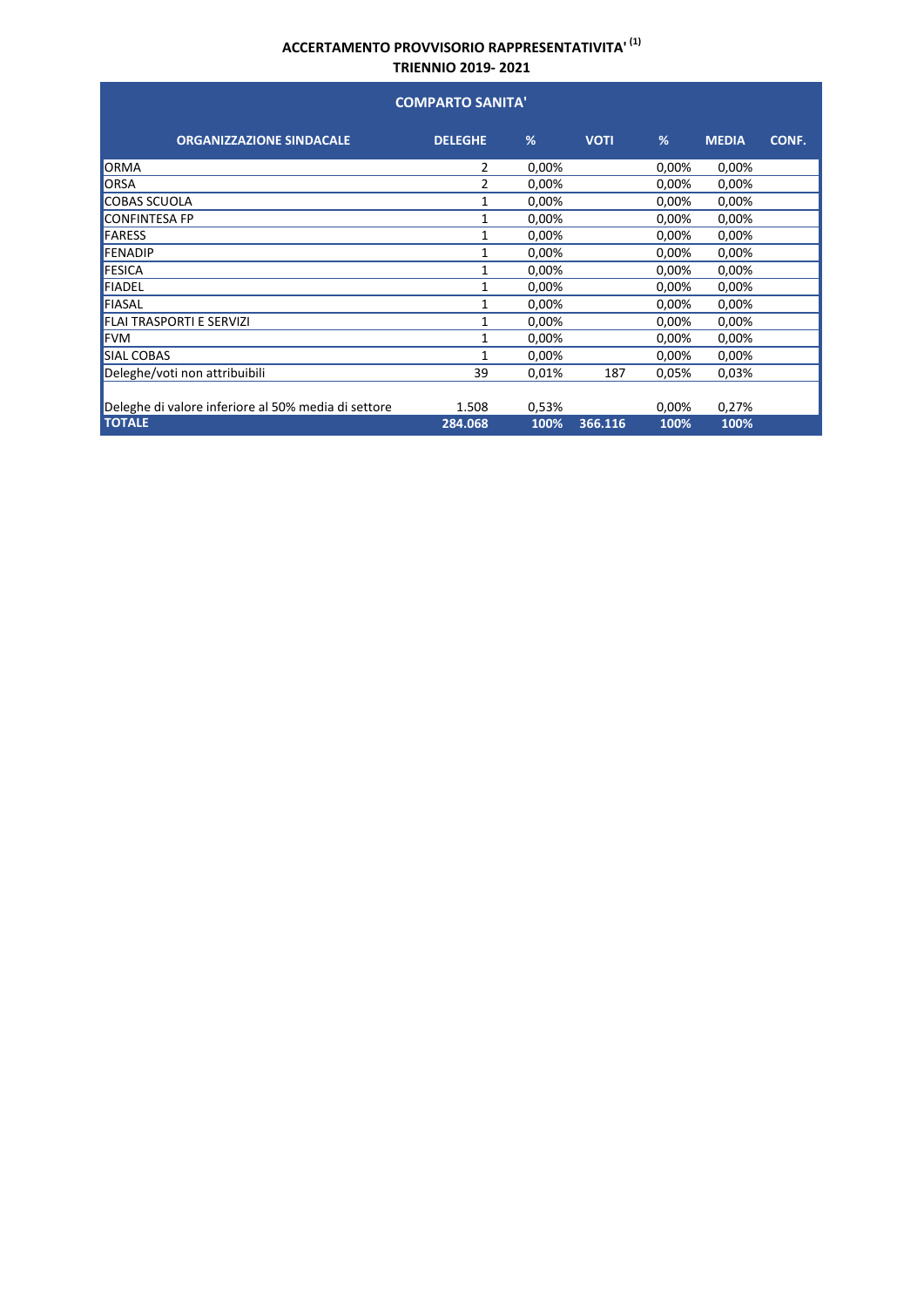#### **AREA FUNZIONI CENTRALI**

| <b>ORGANIZZAZIONE SINDACALE</b>                                | <b>DELEGHE</b> | %                    | CONF. |
|----------------------------------------------------------------|----------------|----------------------|-------|
| <b>CISL FP</b>                                                 | 737            | 17,16% CISL          |       |
| <b>ANMI ASSOMED SIVEMP FPM</b>                                 | 680            | 15,83% COSMED        |       |
| <b>FLEPAR</b>                                                  | 520            | <b>12,11% CODIRP</b> |       |
| <b>CIDA FC</b>                                                 | 477            | <b>11,11% CIDA</b>   |       |
| <b>UIL PA</b>                                                  | 380            | 8,85% UIL            |       |
| <b>DIRSTAT FIALP</b>                                           | 321            | 7,47% CONFEDIR       |       |
| <b>UNADIS</b>                                                  | 317            | 7,38% CODIRP         |       |
| <b>FEMEPA</b>                                                  | 295            | 6,87% CODIRP         |       |
| <b>FP CGIL</b>                                                 | 286            | 6,66% CGIL           |       |
| <b>CONFSAL UNSA</b>                                            | 118            | 2,75%                |       |
| <b>DIRPUBBLICA</b>                                             | 34             | 0,79%                |       |
| <b>UNAEP</b>                                                   | 24             | 0,56%                |       |
| USB <sub>PI</sub>                                              | 24             | 0,56%                |       |
| <b>CONFINTESA FP</b>                                           | 10             | 0,23%                |       |
| <b>SNALS CONFSAL</b>                                           | 9              | 0,21%                |       |
| FLP                                                            | 5              | 0,12%                |       |
| ANP                                                            | 3              | 0,07%                |       |
| <b>FPM</b>                                                     | 3              | 0,07%                |       |
| <b>FVM</b>                                                     | 3              | 0,07%                |       |
| DIRIGENTI SCUOLA - DISCONF                                     | $\overline{2}$ | 0,05%                |       |
| <b>DIRSTAT</b>                                                 | $\overline{2}$ | 0,05%                |       |
| <b>FIALP CISAL</b>                                             | $\mathbf{1}$   | 0,02%                |       |
| <b>SGB</b>                                                     | 1              | 0,02%                |       |
| <b>SINAFO</b>                                                  | 1              | 0,02%                |       |
| UGL FP                                                         | 1              | 0,02%                |       |
| UMI                                                            | 1              | 0,02%                |       |
| USPPI                                                          | $\mathbf{1}$   | 0,02%                |       |
| $ ^{(2)}$ F.S.I./FSI-USAE NON ATTRIBUIBILE IN APPLICAZIONE DEL |                |                      |       |
| <b>CRITERIO 16</b>                                             | 1              | 0,02%                |       |
| Deleghe non attribuibili                                       | $\mathbf{1}$   | 0,02%                |       |
| Deleghe di valore inferiore al 50% media di settore            | 37             | 0,86%                |       |
| <b>TOTALE</b>                                                  | 4.295          | 100,00%              |       |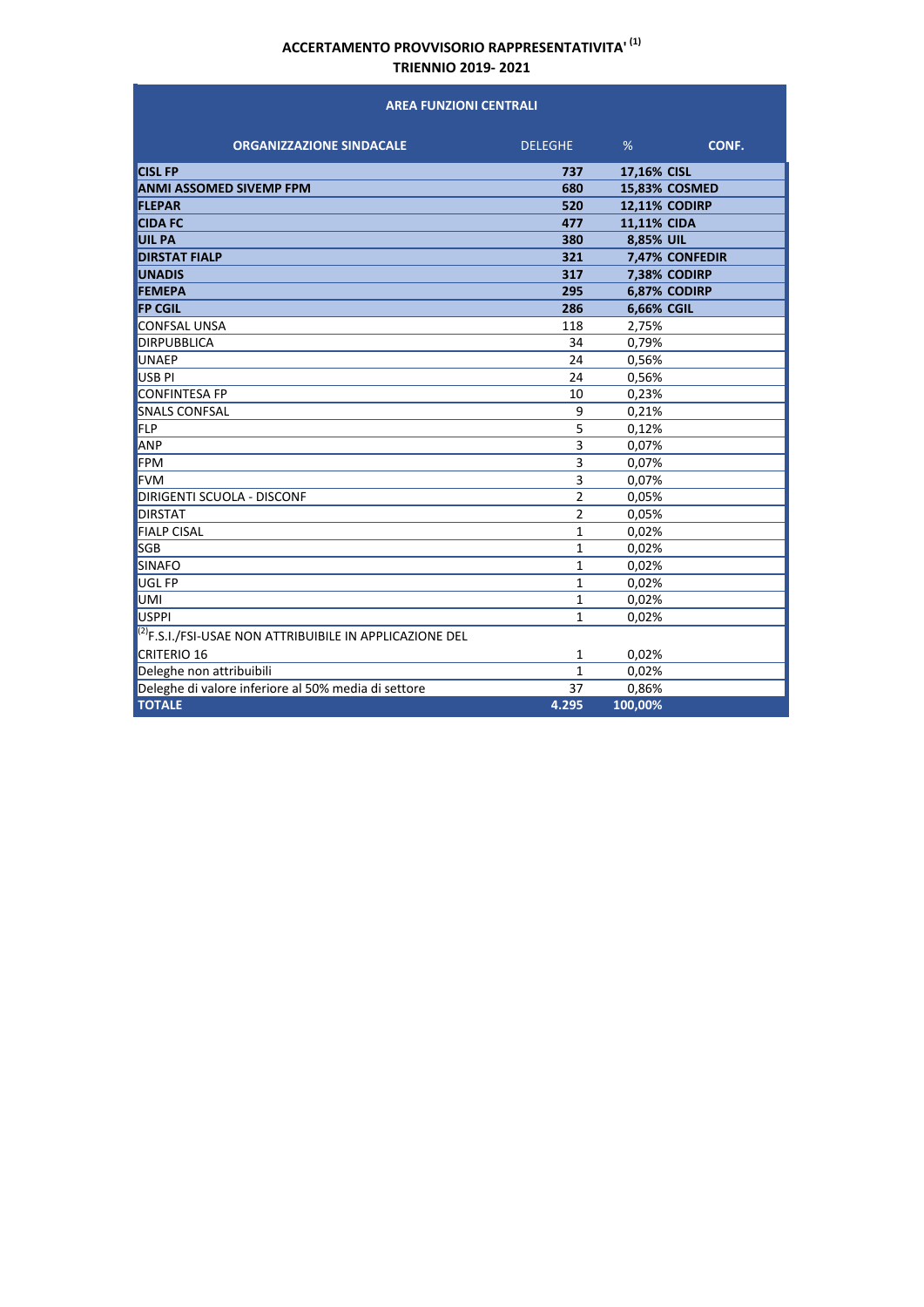| <b>AREA FUNZIONI LOCALI</b>                                    |                |               |       |  |  |  |
|----------------------------------------------------------------|----------------|---------------|-------|--|--|--|
| <b>ORGANIZZAZIONE SINDACALE</b>                                | <b>DELEGHE</b> | %             | CONF. |  |  |  |
| <b>FEDIRETS</b>                                                | 1.832          | 34,58% COSMED |       |  |  |  |
| <b>CISL FP</b>                                                 | 972            | 18,35% CISL   |       |  |  |  |
| <b>FP CGIL</b>                                                 | 965            | 18,21% CGIL   |       |  |  |  |
| <b>UIL FPL</b>                                                 | 577            | 10,89% UIL    |       |  |  |  |
| <b>UNSCP</b>                                                   | 547            | 10,32%        |       |  |  |  |
| <b>UNAEP</b>                                                   | 95             | 1,79%         |       |  |  |  |
| CSA REGIONI AUTONOMIE LOCALI                                   | 33             | 0,62%         |       |  |  |  |
| <b>CIDA ENTI LOCALI</b>                                        | 29             | 0,55%         |       |  |  |  |
| <b>FIALS</b>                                                   | 13             | 0,25%         |       |  |  |  |
| <b>DICCAP</b>                                                  | 11             | 0,21%         |       |  |  |  |
| <b>CONFSAL FENAL</b>                                           | 10             | 0,19%         |       |  |  |  |
| ANAAO ASSOMED                                                  | 9              | 0,17%         |       |  |  |  |
| $ ^{(2)}$ F.S.I./FSI-USAE NON ATTRIBUIBILE IN APPLICAZIONE DEL |                |               |       |  |  |  |
| <b>CRITERIO 16</b>                                             | 8              | 0,15%         |       |  |  |  |
| <b>UNADIS</b>                                                  | 8              | 0,15%         |       |  |  |  |
| DIRSTAT                                                        | 6              | 0,11%         |       |  |  |  |
| <b>CIDA FP</b>                                                 | 4              | 0,08%         |       |  |  |  |
| FEDERMANAGER                                                   | 4              | 0,08%         |       |  |  |  |
| <b>USPPI CUSPEL</b>                                            | 4              | 0,08%         |       |  |  |  |
| <b>SILPOL</b>                                                  | 3              | 0,06%         |       |  |  |  |
| USB <sub>PI</sub>                                              | 3              | 0,06%         |       |  |  |  |
| USPPI SANITA'                                                  | 3              | 0,06%         |       |  |  |  |
| <b>ANPO ASCOTI FIALS MEDICI</b>                                | $\overline{2}$ | 0,04%         |       |  |  |  |
| <b>DIRER</b>                                                   | $\overline{2}$ | 0,04%         |       |  |  |  |
| <b>FASSID</b>                                                  | $\overline{2}$ | 0,04%         |       |  |  |  |
| <b>FEDIR SANITA'</b>                                           | $\overline{2}$ | 0,04%         |       |  |  |  |
| <b>FVM</b>                                                     | $\overline{2}$ | 0,04%         |       |  |  |  |
| <b>SADIRS</b>                                                  | $\overline{2}$ | 0,04%         |       |  |  |  |
| SAVT                                                           | $\overline{2}$ | 0,04%         |       |  |  |  |
| <b>SIVEMP</b>                                                  | $\overline{2}$ | 0,04%         |       |  |  |  |
| UGL FP                                                         | 2              | 0,04%         |       |  |  |  |
| <b>USLA</b>                                                    | $\overline{2}$ | 0,04%         |       |  |  |  |
| ANDSCC                                                         | $\mathbf{1}$   | 0,02%         |       |  |  |  |
| ANIPA                                                          | $\mathbf{1}$   | 0,02%         |       |  |  |  |
| ANSGCC                                                         | 1              | 0,02%         |       |  |  |  |
| ASL                                                            | 1              | 0,02%         |       |  |  |  |
| <b>CIMO</b>                                                    | 1              | 0,02%         |       |  |  |  |
| <b>COBAS PI</b>                                                | 1              | 0,02%         |       |  |  |  |
| <b>CONFASI</b>                                                 | 1              | 0,02%         |       |  |  |  |
| <b>FISI</b>                                                    | $\mathbf{1}$   | 0,02%         |       |  |  |  |
| <b>FLP</b>                                                     | $\mathbf{1}$   | 0,02%         |       |  |  |  |
| SINADIR                                                        | $\mathbf 1$    | 0,02%         |       |  |  |  |
| UGS                                                            | $\mathbf 1$    | 0,02%         |       |  |  |  |
| Deleghe non attribuibili                                       | 5              | 0,09%         |       |  |  |  |
| Deleghe di valore inferiore al 50% media di settore            | 126            | 2,38%         |       |  |  |  |
| <b>TOTALE</b>                                                  | 5.298          | 100,00%       |       |  |  |  |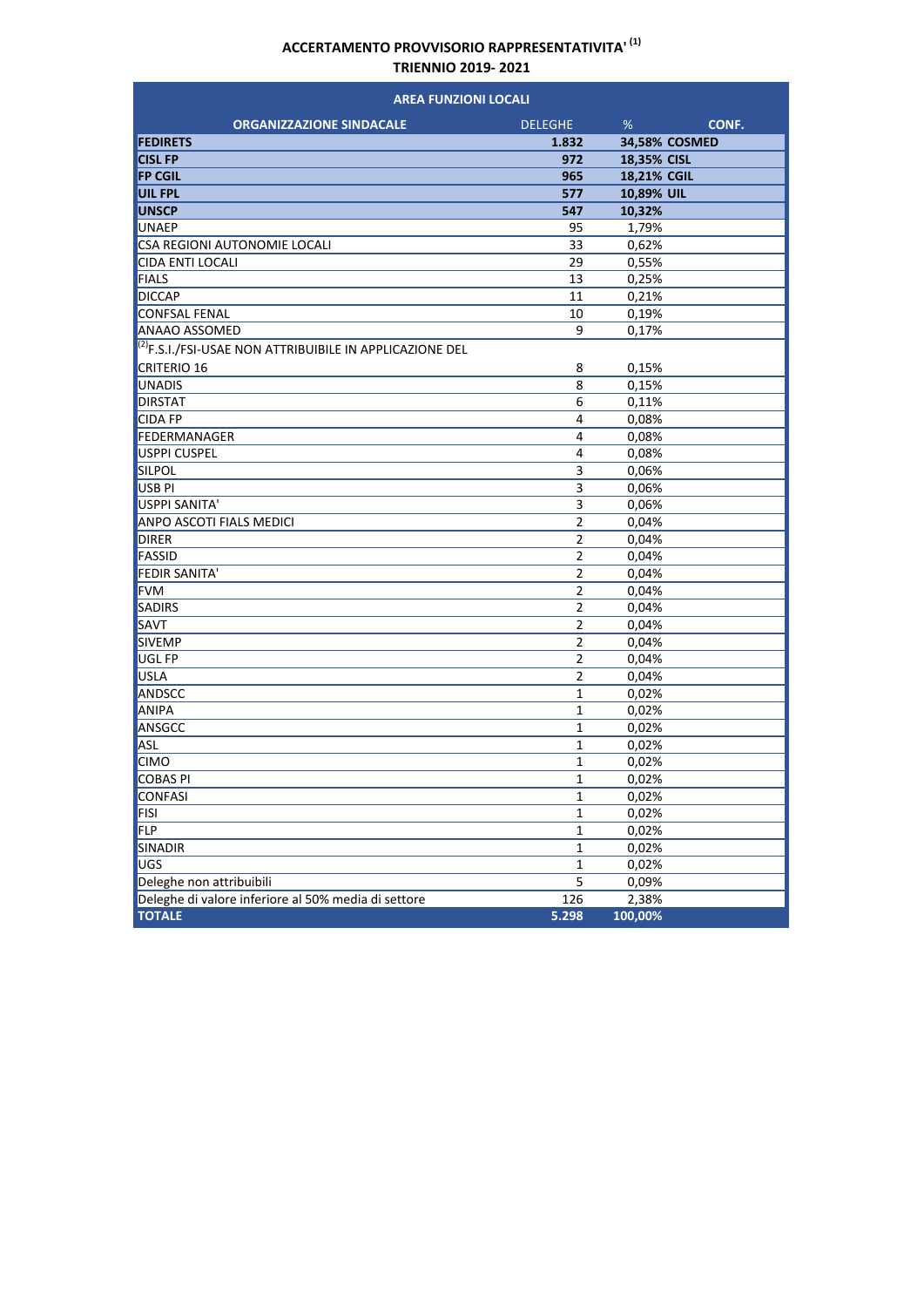#### **AREA ISTRUZIONE E RICERCA**

| <b>ORGANIZZAZIONE SINDACALE</b>                                     | <b>DELEGHE</b> | %           | CONF.         |
|---------------------------------------------------------------------|----------------|-------------|---------------|
|                                                                     |                |             |               |
| <b>ANP</b>                                                          | 3.319          | 40,65% CIDA |               |
| <b>FLC CGIL</b>                                                     | 1.382          | 16,93% CGIL |               |
| <b>CISL FSUR</b>                                                    | 1.291          | 15,81% CISL |               |
| <b>FEDERAZIONE UIL SCUOLA RUA</b>                                   | 611            | 7,48% UIL   |               |
| <b>DIRIGENTISCUOLA</b>                                              | 554            |             | 6,79% CODIRP  |
| <b>SNALS CONFSAL</b>                                                | 517            |             | 6,33% CONFSAL |
| <b>UDIR</b>                                                         | 248            | 3,04%       |               |
| <b>FEDERAZIONE GILDA UNAMS</b>                                      | 38             | 0,47%       |               |
| ANQUAP                                                              | 27             | 0,33%       |               |
| <b>COBAS SCUOLA</b>                                                 | 14             | 0.17%       |               |
| SINDACATO SCUOLA ATHENA                                             | 13             | 0,16%       |               |
| <b>DIRPRESIDI</b>                                                   | 11             | 0,13%       |               |
| <b>FASSID</b>                                                       | 5              | 0.06%       |               |
| UGL SCUOLA                                                          | 4              | 0,05%       |               |
| ANIEF                                                               | 3              | 0,04%       |               |
| <b>LISA</b>                                                         | 3              | 0,04%       |               |
| <b>SAB</b>                                                          | 3              | 0,04%       |               |
| <b>CONITP</b>                                                       | $\overline{2}$ | 0,02%       |               |
| FEDERMANAGER                                                        | $\overline{2}$ | 0,02%       |               |
| <b>FPM</b>                                                          | $\overline{2}$ | 0,02%       |               |
| <b>UNAEP</b>                                                        | 2              | 0,02%       |               |
| <b>ACE</b>                                                          | $\mathbf{1}$   | 0,01%       |               |
| <b>ACLIS</b>                                                        | $\mathbf{1}$   | 0,01%       |               |
| <b>ANAPS</b>                                                        | $\mathbf{1}$   | 0,01%       |               |
| AND                                                                 | $\mathbf{1}$   | 0.01%       |               |
| <b>CIDA FC</b>                                                      | $\mathbf{1}$   | 0,01%       |               |
| <b>CONFIAL</b>                                                      | 1              | 0,01%       |               |
| <b>DIRSTAT</b>                                                      | $\mathbf{1}$   | 0,01%       |               |
| <b>FEDERAZIONE CISL UNIVERSITA'</b>                                 | $\mathbf{1}$   | 0,01%       |               |
| <b>FIR CISL</b>                                                     | 1              | 0,01%       |               |
| MOVIMENTO ITALIANO DEGLI ARTISTI CONTEMPORANEI ABC                  | $\mathbf{1}$   | 0,01%       |               |
| ORSA                                                                | $\mathbf{1}$   | 0,01%       |               |
| <b>UNADIS</b>                                                       | 1              | 0,01%       |               |
| USB <sub>PI</sub>                                                   | $\mathbf{1}$   | 0,01%       |               |
| <sup>(2)</sup> F.S.I./FSI-USAE NON ATTRIBUIBILE IN APPLICAZIONE DEL |                |             |               |
| <b>CRITERIO 16</b>                                                  | 1              | 0,01%       |               |
| Deleghe di valore inferiore al 50% media di settore                 | 99             | 1,21%       |               |
| <b>TOTALE</b>                                                       | 8.164          | 100,00%     |               |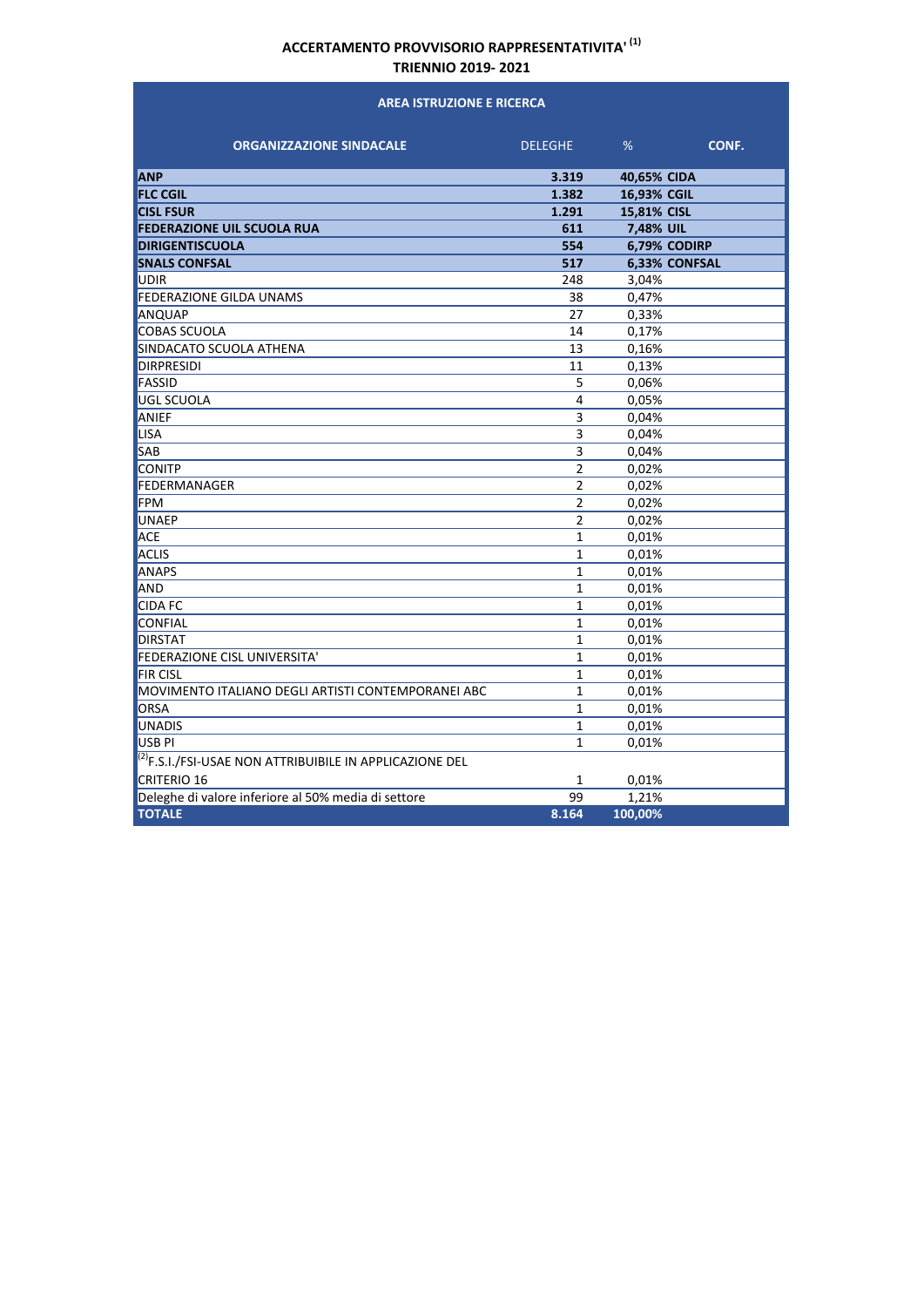#### **AREA SANITA'**

| <b>ORGANIZZAZIONE SINDACALE</b>                                     | <b>DELEGHE</b>          | %           | CONF.                |
|---------------------------------------------------------------------|-------------------------|-------------|----------------------|
| <b>ANAAO ASSOMED</b>                                                | 18.205                  |             | <b>24.41% COSMED</b> |
| <b>CIMO</b>                                                         | 8.985                   | 12,05% CIDA |                      |
| <b>AAROI EMAC</b>                                                   | 7.745                   |             | 10,39% COSMED        |
| <b>FASSID</b>                                                       | 7.365                   |             | 9,88% CODIRP         |
| <b>FP CGIL</b>                                                      | 6.453                   | 8,65% CGIL  |                      |
| <b>FVM</b>                                                          | 6.273                   |             | 8,41% COSMED         |
| <b>UIL FPL</b>                                                      | 4.734                   | 6,35% UIL   |                      |
| <b>FEDERAZIONE CISL MEDICI</b>                                      | 4.592                   | 6,16% CISL  |                      |
| <b>FESMED</b>                                                       | 4.272                   | 5,73%       |                      |
| <b>ANPO ASCOTI FIALS MEDICI</b>                                     | 3.065                   | 4,11%       |                      |
| <b>CISL FP</b>                                                      | 377                     | 0,51%       |                      |
| UGL FED. NAZIONALE MEDICI                                           | 261                     | 0,35%       |                      |
| <sup>(2)</sup> F.S.I./FSI-USAE NON ATTRIBUIBILE IN APPLICAZIONE DEL |                         |             |                      |
| <b>CRITERIO 16</b>                                                  | 260                     | 0,35%       |                      |
| <b>USPPI SANITA'</b>                                                | 253                     | 0,34%       |                      |
| <b>SIDIRMED</b>                                                     | 189                     | 0,25%       |                      |
| <b>FIALS</b>                                                        | 148                     | 0,20%       |                      |
| <b>SNR</b>                                                          | 110                     | 0,15%       |                      |
| <b>USSMO</b>                                                        | 83                      | 0,11%       |                      |
| <b>AUPI</b>                                                         | 81                      | 0,11%       |                      |
| <b>ANMDO</b>                                                        | 68                      | 0,09%       |                      |
| <b>SINAFO</b>                                                       | 64                      | 0,09%       |                      |
| <b>SIMET</b>                                                        | 63                      | 0,08%       |                      |
| <b>SAPMI</b>                                                        | 59                      | 0,08%       |                      |
| <b>FEDIRETS</b>                                                     | 53                      | 0,07%       |                      |
| USB <sub>PI</sub>                                                   | 51                      | 0,07%       |                      |
| <b>CSE SANITA'</b>                                                  | 34                      | 0,05%       |                      |
| NUOVA ASCOTI                                                        | 33                      | 0,04%       |                      |
| UGS                                                                 | 28                      | 0,04%       |                      |
| <b>CISAL FPC</b>                                                    | 27                      | 0,04%       |                      |
| UMI                                                                 | 25                      | 0,03%       |                      |
| <b>CISAL SANITA'</b>                                                | 24                      | 0,03%       |                      |
| <b>SMO</b>                                                          | 23                      | 0,03%       |                      |
| <b>SAUES</b>                                                        | 19                      | 0,03%       |                      |
| <b>ANPO</b>                                                         | 18                      | 0,02%       |                      |
| NURSIND                                                             | 15                      | 0,02%       |                      |
| <b>AMCO</b>                                                         | 14                      | 0,02%       |                      |
| <b>SAVT</b>                                                         | 12                      | 0,02%       |                      |
| USPPI                                                               | 12                      | 0,02%       |                      |
| <b>AIPAC</b>                                                        | 8                       | 0,01%       |                      |
| <b>CISAS SANITA'</b>                                                | 8                       | 0,01%       |                      |
| COBAS SANITA' UNIVERSITA' E RICERCA                                 | 8                       | 0,01%       |                      |
| UMUS                                                                | 8                       | 0,01%       |                      |
| <b>COBAS PI</b>                                                     | 6                       | 0,01%       |                      |
| <b>CONFIAL</b>                                                      | 6                       | 0,01%       |                      |
| <b>FISI</b>                                                         | 6                       | 0,01%       |                      |
| <b>NURSING UP</b>                                                   | 6                       | 0,01%       |                      |
| <b>SINM</b>                                                         | 6                       | 0,01%       |                      |
| <b>SUL</b>                                                          | 6                       | 0,01%       |                      |
| <b>FEDERAZIONE GILDA UNAMS</b>                                      | 5                       | 0,01%       |                      |
| <b>FLP</b>                                                          | 5                       | 0,01%       |                      |
| <b>CUB SANITA' ITALIANA</b>                                         | 4                       | 0,01%       |                      |
| <b>DIRSAN</b>                                                       | 4                       | 0,01%       |                      |
| SNALV                                                               | 4                       | 0,01%       |                      |
| <b>ULAS</b>                                                         | 4                       | 0,01%       |                      |
| UNADIS                                                              | $\overline{\mathbf{4}}$ | 0,01%       |                      |
| FELDA                                                               | 3                       | 0,00%       |                      |
| <b>SINPA</b>                                                        | 3                       | 0,00%       |                      |
| <b>SPES</b>                                                         | 3                       | 0,00%       |                      |
| <b>CUMI AISS</b>                                                    | 2                       | 0,00%       |                      |
| FAPAS                                                               | $\overline{2}$          | 0,00%       |                      |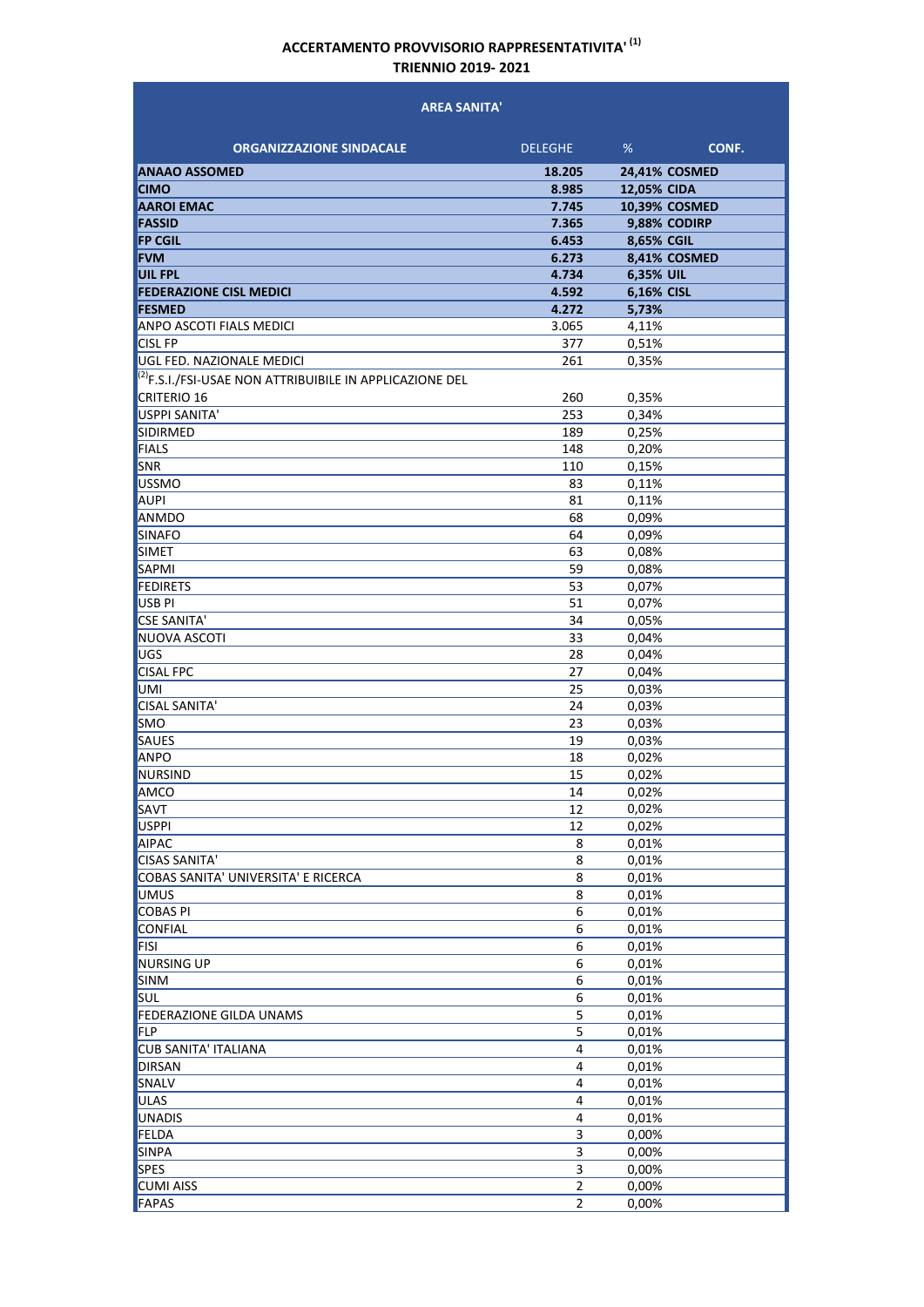| <b>AREA SANITA'</b>                                 |                |         |       |
|-----------------------------------------------------|----------------|---------|-------|
| <b>ORGANIZZAZIONE SINDACALE</b>                     | <b>DELEGHE</b> | %       | CONF. |
| <b>ORSA</b>                                         | 2              | 0,00%   |       |
| <b>SMI</b>                                          | $\overline{2}$ | 0,00%   |       |
| SNUBCI                                              | 2              | 0,00%   |       |
| <b>ADL COBAS</b>                                    | 1              | 0,00%   |       |
| <b>ALSSAP</b>                                       | 1              | 0,00%   |       |
| ASU                                                 | 1              | 0,00%   |       |
| <b>CONFILL</b>                                      | 1              | 0,00%   |       |
| <b>CSA CISAL UNIVERSITA'</b>                        | 1              | 0,00%   |       |
| CSA REGIONI AUTONOMIE LOCALI                        | 1              | 0,00%   |       |
| <b>CUB PI</b>                                       | 1              | 0,00%   |       |
| <b>DIRSTAT</b>                                      | 1              | 0,00%   |       |
| <b>FAS</b>                                          | 1              | 0,00%   |       |
| <b>FEDERMANAGER</b>                                 | 1              | 0,00%   |       |
| <b>FEDIR SANITA'</b>                                | 1              | 0,00%   |       |
| <b>FIMMG</b>                                        | 1              | 0,00%   |       |
| SANOS                                               | 1              | 0,00%   |       |
| <b>SGB</b>                                          | 1              | 0,00%   |       |
| <b>SIMFIR</b>                                       | 1              | 0,00%   |       |
| <b>SNAMI</b>                                        | 1              | 0,00%   |       |
| <b>SUMAI</b>                                        | 1              | 0,00%   |       |
| <b>UNSIAU</b>                                       | 1              | 0,00%   |       |
| <b>USLA</b>                                         | $\mathbf{1}$   | 0,00%   |       |
| Deleghe non attribuibili                            | 51             | 0,07%   |       |
| Deleghe di valore inferiore al 50% media di settore | 293            | 0,39%   |       |
| <b>TOTALE</b>                                       | 74.573         | 100,00% |       |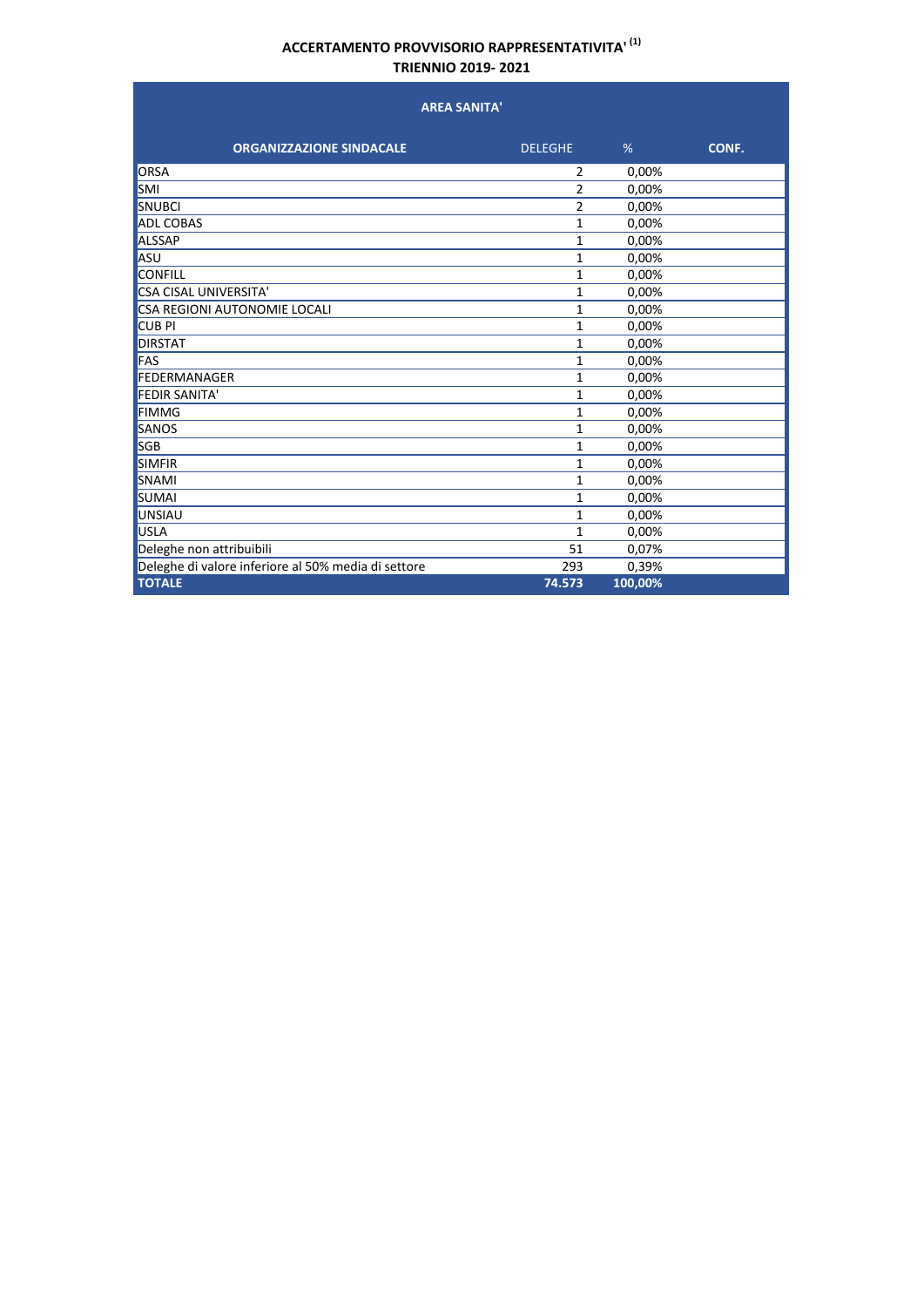|                                 | PCM - comparto<br>art. 3 D.P.C.M. 5-11-2010 n. 226 |        |             |        |                       |
|---------------------------------|----------------------------------------------------|--------|-------------|--------|-----------------------|
| <b>ORGANIZZAZIONE SINDACALE</b> | <b>DELEGHE</b>                                     | %      | <b>VOTI</b> | %      | <b>MEDIA</b><br>CONF. |
| <b>SNAPRECOM</b>                | 467                                                | 35,14% | 543         | 26,14% | 30,64% CISAL          |
| <b>USB PI</b>                   | 181                                                | 13,62% | 340         | 16,37% | 15,00% USB            |
| <b>CISL FP</b>                  | 152                                                | 11,44% | 375         | 18,05% | 14,75% CISL           |
| <b>FLP</b>                      | 165                                                | 12,42% | 352         | 16,95% | 14,69% CSE            |
| <b>SIPRE</b>                    | 124                                                | 9,33%  | 176         | 8,47%  | 8,90% USAE            |
| <b>FP CGIL</b>                  | 77                                                 | 5,79%  | 139         | 6,69%  | 6,24% CGIL            |
| UGL PCM                         | 92                                                 | 6,92%  | 54          | 2,60%  | 4,76%                 |
| UIL PA                          | 28                                                 | 2,11%  | 58          | 2,79%  | 2,45%                 |
| <b>CONFINTESA FP</b>            | 35                                                 | 2,63%  | 40          | 1,93%  | 2,28%                 |
| <b>ASSOCHIGI</b>                | 2                                                  | 0,15%  |             | 0,00%  | 0,08%                 |
| <b>CONFSAL UNSA</b>             | 2                                                  | 0,15%  |             | 0,00%  | 0,08%                 |
| <b>FPM</b>                      | 2                                                  | 0,15%  |             | 0,00%  | 0,08%                 |
| <b>DIPRECOM</b>                 | 1                                                  | 0,08%  |             | 0,00%  | 0,04%                 |
| <b>SNAPROCIV</b>                | 1                                                  | 0,08%  |             | 0,00%  | 0,04%                 |
| <b>TOTALE</b>                   | 1.329                                              | 100%   | 2.077       | 100%   | 100%                  |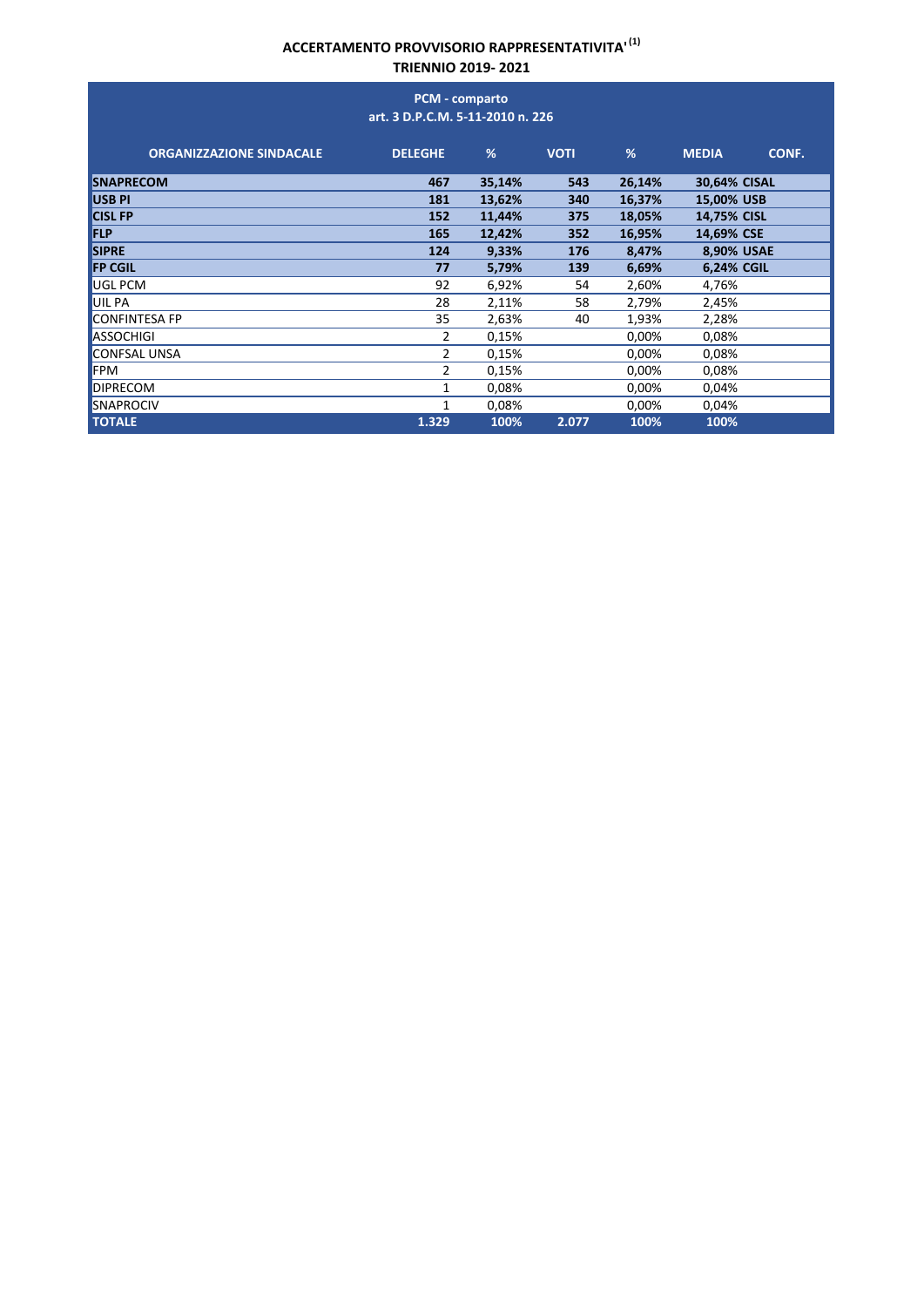|                      |                                 | PCM - area dirigenziale<br>art. 3 D.P.C.M. 5-11-2010 n. 226 |                      |                |
|----------------------|---------------------------------|-------------------------------------------------------------|----------------------|----------------|
|                      | <b>ORGANIZZAZIONE SINDACALE</b> | <b>DELEGHE</b>                                              | %                    | CONF.          |
| <b>SNAPRECOM</b>     |                                 | 43                                                          | <b>28,86% CISAL</b>  |                |
| <b>UNADIS</b>        |                                 | 38                                                          | <b>25,50% CODIRP</b> |                |
| <b>DIPRECOM</b>      |                                 | 15                                                          | 10,07%               |                |
| <b>SNAPROCIV</b>     |                                 | 11                                                          |                      | 7,38% CONFEDIR |
| <b>UIL PA</b>        |                                 | 10                                                          | 6,71% UIL            |                |
| <b>FP CGIL</b>       |                                 | 9                                                           | 6,04% CGIL           |                |
| <b>DIRSTAT</b>       |                                 | 8                                                           |                      | 5,37% CONFEDIR |
| <b>CISL FP</b>       |                                 | 4                                                           | 2,68%                |                |
| FLP                  |                                 | 3                                                           | 2,01%                |                |
| <b>FPM</b>           |                                 | 3                                                           | 2,01%                |                |
| <b>DIRPUBBLICA</b>   |                                 | 2                                                           | 1,34%                |                |
| <b>CONFINTESA FP</b> |                                 | 1                                                           | 0,67%                |                |
| <b>CONFSAL UNSA</b>  |                                 | 1                                                           | 0,67%                |                |
| USB <sub>PI</sub>    |                                 | 1                                                           | 0,67%                |                |
| <b>TOTALE</b>        |                                 | 149                                                         | 100,00%              |                |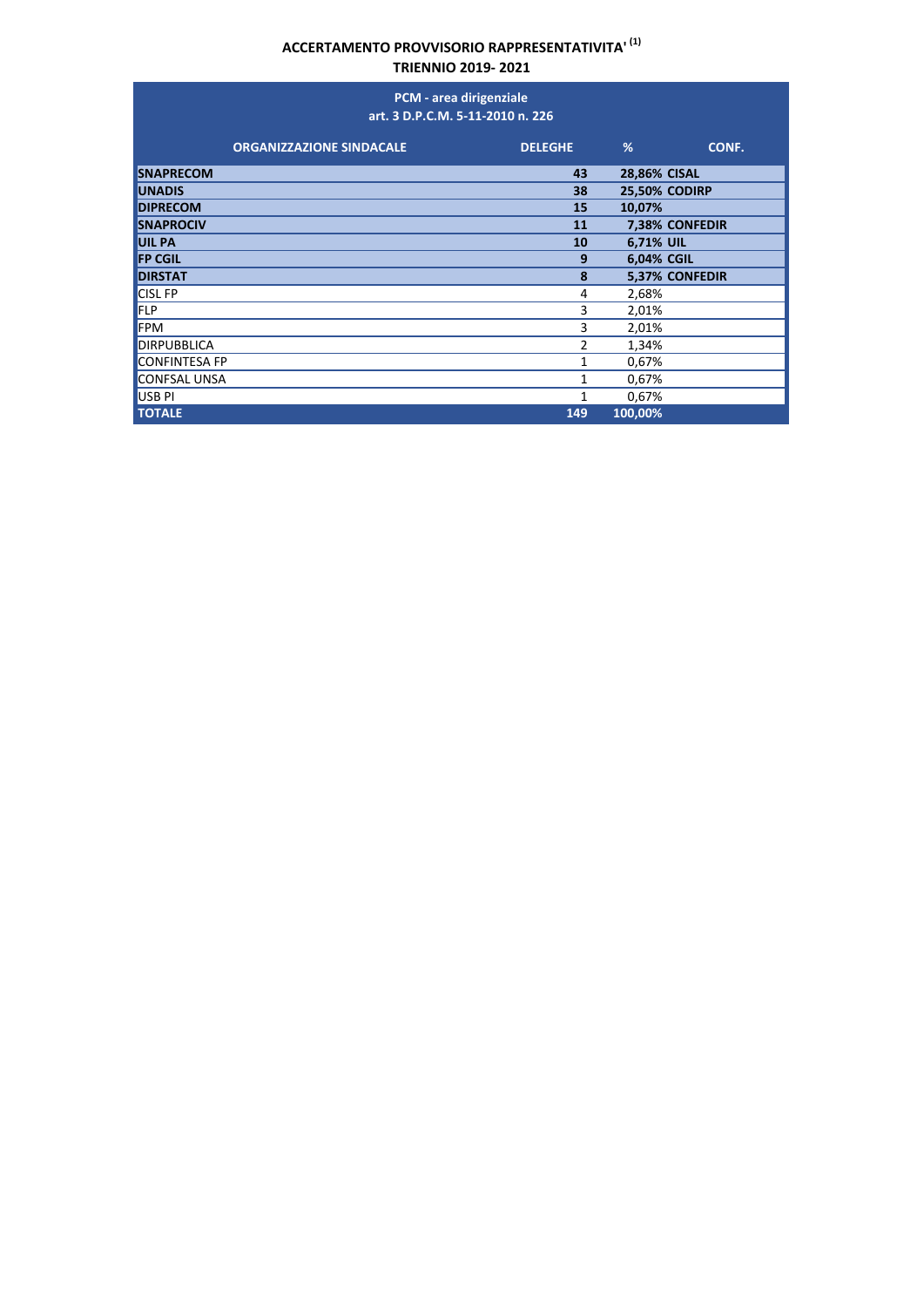# **ACCERTAMENTO PROVVISORIO DELLA RAPPRESENTATIVITA' (1) CONFEDERAZIONI RAPPRESENTATIVE ex. ART. 43, COMMA 4, D.LGS. N. 165 DEL 2001 TRIENNIO 2019‐2021**

| <b>CONFEDERAZIONI RAPPRESENTATIVE - COMPARTO</b> |
|--------------------------------------------------|
| <b>CGIL</b>                                      |
| <b>CGS</b>                                       |
| <b>CISAL</b>                                     |
| <b>CISL</b>                                      |
| <b>CONFSAL</b>                                   |
| <b>CSE</b>                                       |
| <b>UIL</b>                                       |
| USB                                              |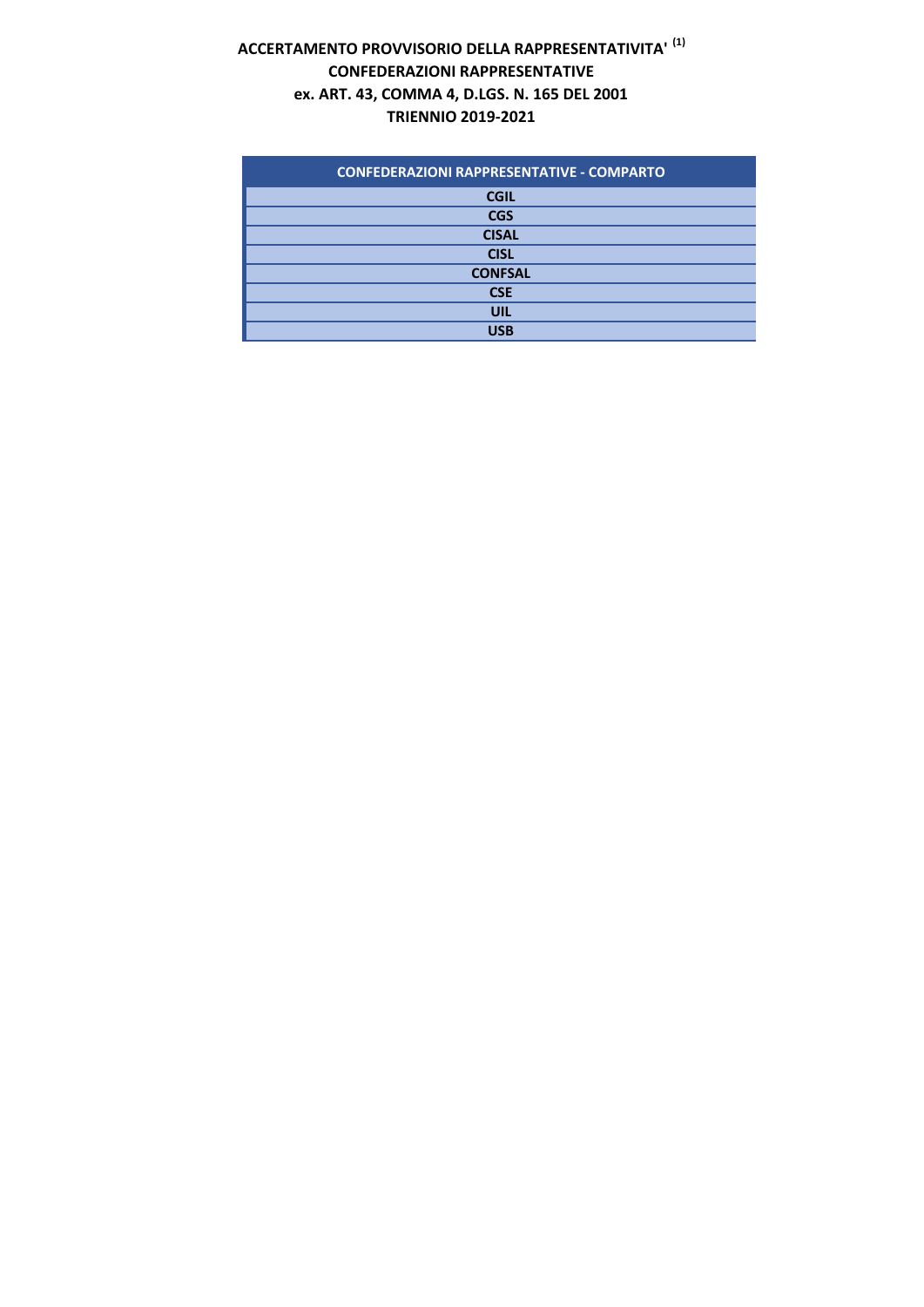# **ACCERTAMENTO PROVVISORIO DELLA RAPPRESENTATIVITA' (1) CONFEDERAZIONI RAPPRESENTATIVE ex. ART. 43, COMMA 4, D.LGS. N. 165 DEL 2001 TRIENNIO 2019‐2021**

| <b>CONFEDERAZIONI RAPPRESENTATIVE - AREE DIRIGENZIALI</b> |
|-----------------------------------------------------------|
| <b>CGIL</b>                                               |
| <b>CIDA</b>                                               |
| <b>CISL</b>                                               |
| <b>CODIRP</b>                                             |
| <b>CONFEDIR</b>                                           |
| <b>COSMED</b>                                             |
| UIL                                                       |